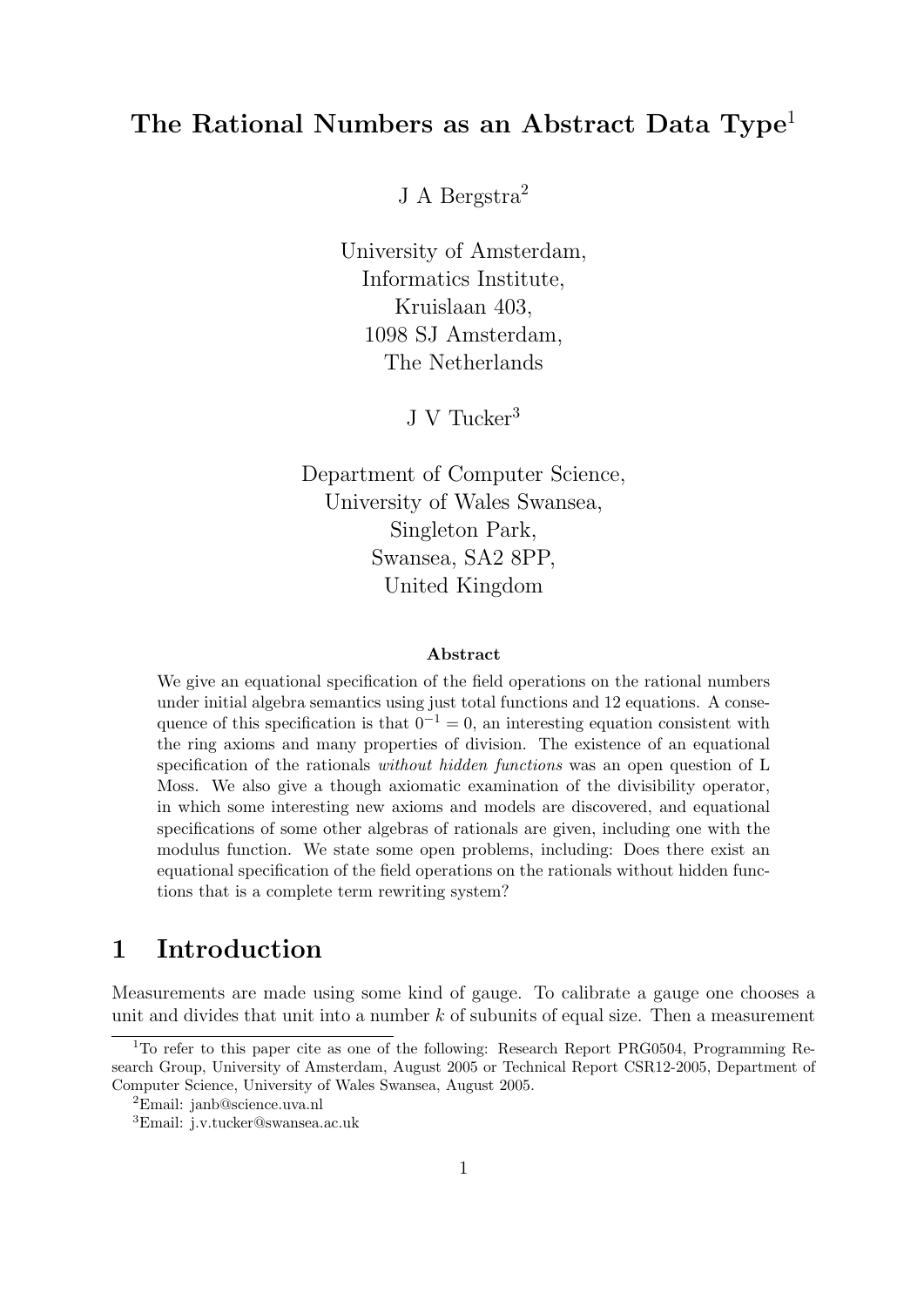is denoted by *n* whole units and *m* subunits or, in this case,  $n \frac{m}{k} = \frac{(nk+m)}{k}$  $\frac{k+m}{k}$  subunits. Note that measurements are finite.

The set  $\mathbb Q$  of rational numbers is a number system designed to denote measurements. Most users make computations involving measurements. Hence, the set  $\mathbb Q$  of rational numbers is among the truly fundamental data types. The rationals are the numbers with which we make finite computations in practice. Despite the fact they have been known and used for over two millennia, they are somewhat neglected in the the modern theory of data types.

On the rationals, we calculate using standard operations such as the functions  $+,-,,-$ <sup>1</sup>. Algebras made by equipping Q with some operations we call here rational arithmetics. The algebra  $(\mathbb{Q}[0,1,+, -, \cdot, ^{-1})$  is usually called the field of rational numbers when the operations satisfy certain axioms.

In this paper we will model some rational arithmetics, including the field, as abstract data types. Specifically, we are interested in finding equational specifications of rational arithmetics under initial algebra semantics. Such equational axiomatisations allow simple term rewriting systems for reasoning and computation. Surprisingly, after over 30 years of data type theory, questions such as "Does there exist such an equational specification without hidden functions of the field of rational numbers?" seem to be open.

Since the common rational arithmetics are computable algebras, they have various equational specifications under initial and final algebra semantics, according to our general theory of algebraic specifications of computable data types (e.g. Bergstra and Tucker [2, 3, 4, 5]). Computable rational arithmetics even have equational specifications that are also complete term rewriting systems ([5]). However, these general specification theorems for computable data types involve hidden functions and are based on equationally definable enumerations of data. Recently, in Moss [17], algebraic specifications of the rationals were considered. Among several interesting observations, Moss showed that there exists an equational specification with just one unary hidden function. He used a special enumeration technique that reminds one of the general methods of [5], but is based on a remarkable enumeration theorem for the rationals in Calkin and Wilf [6]. He also gave specifications of enrichments of rational arithmetics with a modulus operator and with a floor.

In particular, here we prove:

**Theorem 1.1.** There exists a finite equational specification under initial algebra semantics, without hidden functions, of the rational numbers with field operations that are all total.

Our axioms include the commutative ring axioms and some general rules for inverses from which it can be deduced that

$$
0^{-1}=0.
$$

This equation is also true of the hidden function specification in Moss [17]. The equation  $0^{-1} = 0$  occurs in several other places as well (e.g. [12]). The proposed specification includes a special axiom that codes a representation of an infinite subset of positive rational numbers. The pursuit of this result leads to a though axiomatic examination of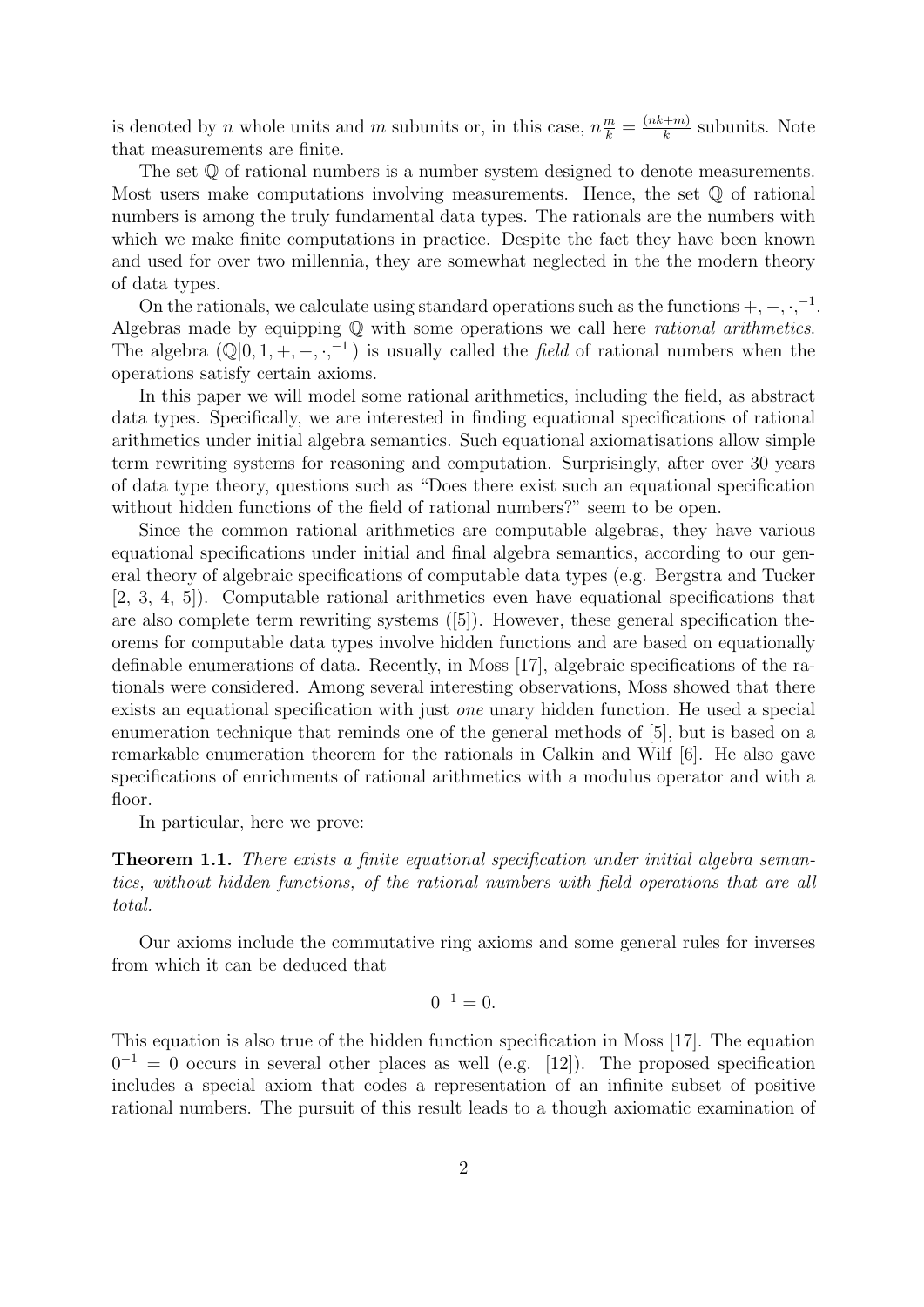the divisibility operator, in which some interesting new axioms and models are discovered, and related results on fields and other rational arithmetics.

The structure of the paper is this. In Section 2 we give the basic equations that define the rational arithmetic operations and define some of their properties. In Section 3 we give two equational specifications of the rational field, one recursive infinite and one finite. In Section 5 we give results on fields and equational subtheories of fields, and on other rational arithmetics. Finally, in Section 6 we discuss some open problems.

This paper can be read as a sequel to Bergstra and Tucker [4, 5], which contains a literature survey and complementary results. With several unfamiliar axioms about the familiar inverse operator in action, care is needed in verifying equations and other formulae.

## 2 Axioms for Rational Arithmetic

#### 2.1 Preliminaries on Algebraic Specifications

We assume the reader is familiar with using equations and conditional equations and initial algebra semantics to specify data types. Some accounts of this are: ADJ [9], Meseguer and Goguen [14], Wirsing [30], ...

The theory of algebraic specifications is based on theories of universal algebras (e.g., Wechler [28], Meinke and Tucker [13]), computable and semicomputable algebras (Stoltenberg-Hansen and Tucker [20]), and term rewriting (Klop [16], Terese [23]).

We use standard notations: typically, we let  $\Sigma$  be a many sorted signature and A a total Σ algebra. The class of all total Σ algebras is  $Alg(\Sigma)$  and the class of all total  $\Sigma$ -algebras satisfying all the axioms in a theory T is  $Alg(Σ, T)$ . The word 'algebra' will mean total algebra.

#### 2.2 Algebraic Specifications of the Rationals

We will build our specifications in stages. The primary signature  $\Sigma$  is simply that of the field of rational numbers:

```
signature Σ
sorts field
operations
0: \rightarrow field;1: \rightarrow field;+: field \times field \rightarrow field;-: field \rightarrow field;
\cdot: field \times field \rightarrow field;
i^{-1}: field \rightarrow field
end
```
The first set of eight axioms is that of a *commutative ring with* 1, which establishes the standard properties of  $+, -$ , and  $\cdot$ . We will refer to these axioms by  $CR1, \ldots, CR8$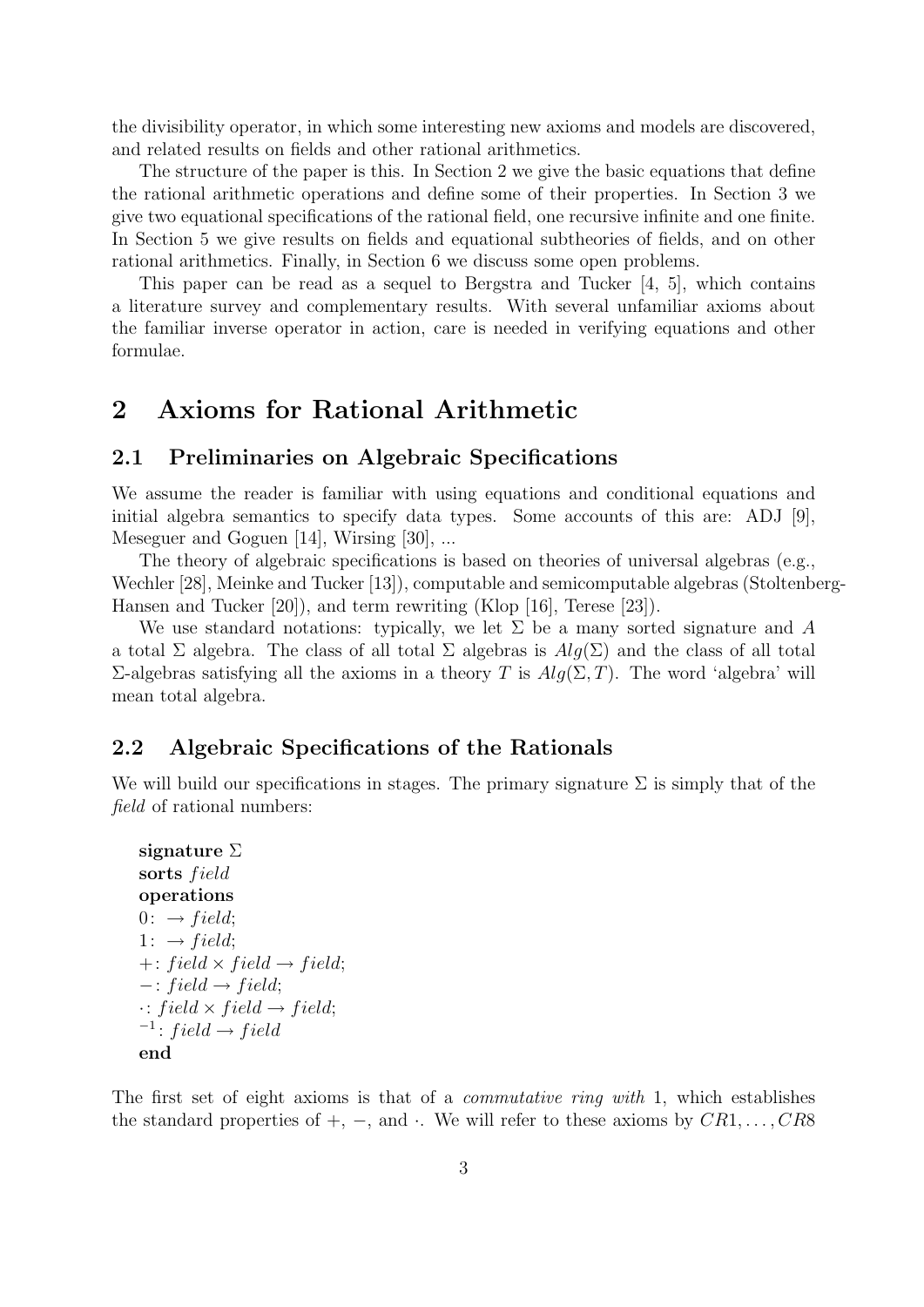etc.

equations CR

$$
(x + y) + z = x + (y + z)
$$
 (1)

$$
x + y = y + x \tag{2}
$$

$$
x + 0 = x \tag{3}
$$

$$
x + (-x) = 0 \tag{4}
$$

$$
(x \cdot y) \cdot z = x \cdot (y \cdot z) \tag{5}
$$

$$
x \cdot y = y \cdot x \tag{6}
$$

$$
x \cdot 1 = x \tag{7}
$$

$$
x \cdot (y+z) = x \cdot y + x \cdot z \tag{8}
$$

end

Our first set  $SIP$  of axioms for  $^{-1}$  contain the following, which we call the *strong* inverse properties. They are "strong" because they are equations in involving <sup>−</sup><sup>1</sup> without any guards, such as  $x \neq 0$ :

equations SIP

$$
(-x)^{-1} = -(x^{-1}) \tag{9}
$$

$$
(x \cdot y)^{-1} = x^{-1} \cdot y^{-1} \tag{10}
$$

$$
(x^{-1})^{-1} = x \tag{11}
$$

end

The set  $CR \cup SIP$  of equations and its extensions are our basic object of study. We will also need other axioms, especially about  $^{-1}$ .

The standard axioms of a field simply add to CR the following: the *general inverse* law (Gil)

 $x \neq 0 \implies x \cdot x^{-1} = 1.$ 

and the axiom of separation (Sep)

 $0 \neq 1$ .

Guarded versions of  $SIP$  - such as,  $x \neq 0 \implies (x^{-1})^{-1} = x$  - can be proved from Gil and Sep.

Later we will add to  $CR \cup SIP$  the restricted inverse law (Ril),

$$
x \cdot (x \cdot x^{-1}) = x,
$$

which, using commutativity and associativity, expresses that  $x \cdot x^{-1}$  is 1 in the presence of x.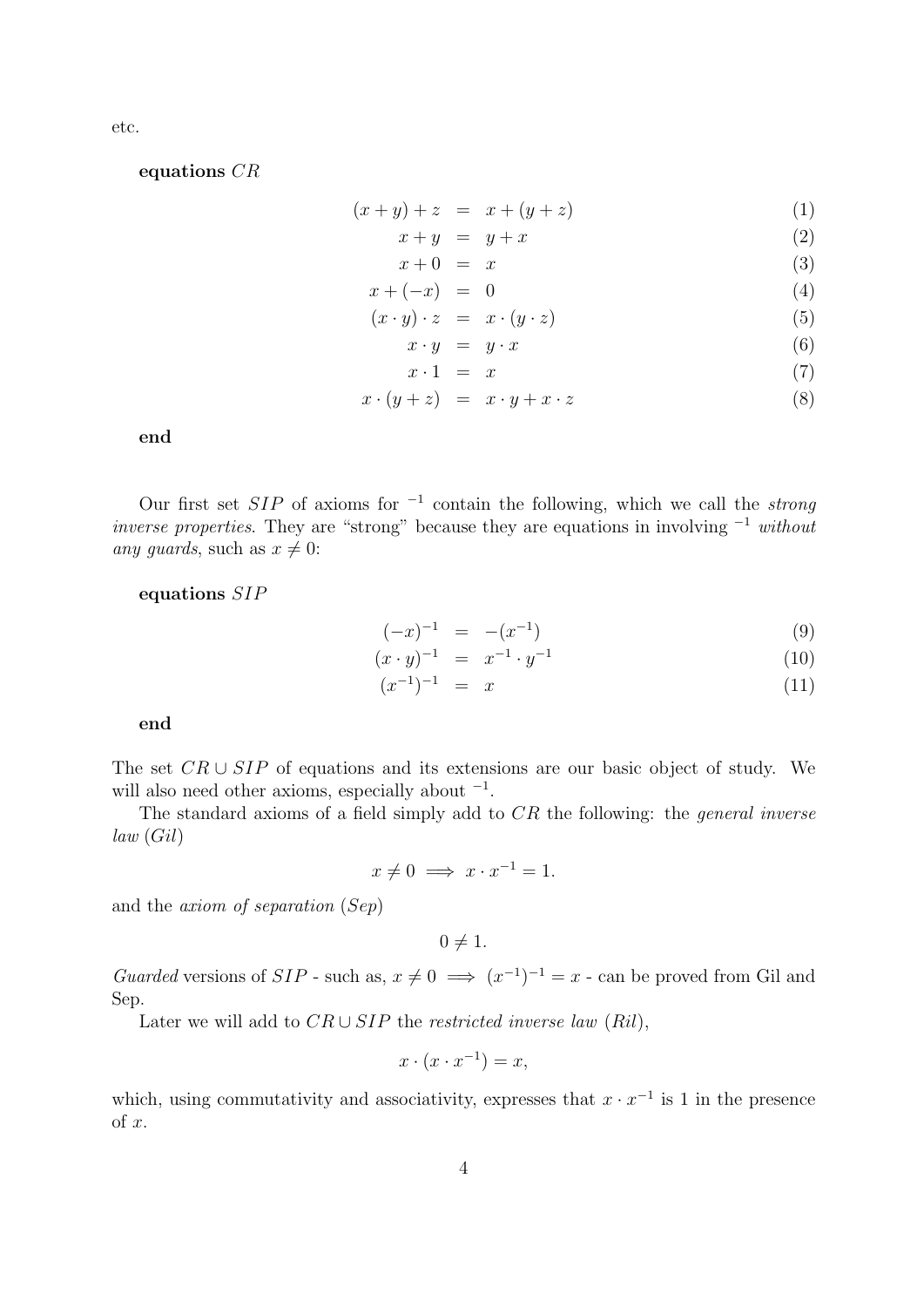#### 2.3 Totalised Fields and Algebras satisfying the Specifications

Let us consider the notion of a field in our setting. Let  $(\Sigma, T_{field})$  be the axiomatic specification of fields, where

$$
T_{field} = CR \cup Gil \cup Sep.
$$

The class  $Alg(\Sigma, T_{field})$  is the class of *total* algebras satisfying the axioms in  $T_{field}$ . For emphasis, we refer to these algebras as totalised fields.

Totality means that for all totalised fields  $A \in Alg(\Sigma, T_{field})$  and all  $x \in A$ , the inverse  $x^{-1}$  is defined. In particular,  $0^{-1}$  is defined. What can it be?

Now suppose  $0_A^{-1} = a$  for some  $a \in A$ . Then we must expect that

$$
0_A^{-1} \cdot 0_A \neq 1.
$$

To see this, note that  $a \cdot 0_A = 0_A$  for all a in a ring (see Lemma 2.1 (a) below). So  $0^{-1}_A$  $A^{-1} \cdot 0_A = 0_A$  and  $0_A \neq 1_A$  by Sep. Thus, at this stage, the actual value  $0_A^{-1} = a$  can be anything.

Now, the axiomatic theory of fields is one of the central subjects of the model theory of first order languages: it has shaped the subject and led to its best applications. In model theory operations in signatures are invariably total. It is common to axiomatise fields using a set of  $\Pi_2$  sentences over the ring signature thus avoiding the question of the totality of the inverse operation. However, with this ring signature, the substructures are rings and not necessarily fields. Thus, axiomatisations based on the field signature with the following axiom are also used (see, e.g., Hodges [12], p. 695):

$$
0^{-1} = 0 \wedge x \neq 0 \implies x \cdot x^{-1} = 1.
$$

In fact, 0 is a common choice for the value of  $0^{-1}$ .

Our own interest will be in the specification  $CR \cup SIP$ . Shortly, we shall show that this specification of the rationals will force the choice of  $0^{-1} = 0$ .

The main Σ-algebra we are interested in is

$$
Q_0 = (\mathbb{Q}[0, 1, +, -, \cdot, ^{-1})
$$

where the inverse is total

$$
x^{-1} = 1/x
$$
 if  $x \neq 0$ ;  
= 0 if  $x = 0$ 

This total algebra satisfies the axioms of a field  $T_{field}$  and is a totalised field of rationals.

Similarly, and more generally, we can define totalised fields  $Q_a$  of rationals where the inverse is made total by  $0^{-1} = a$ .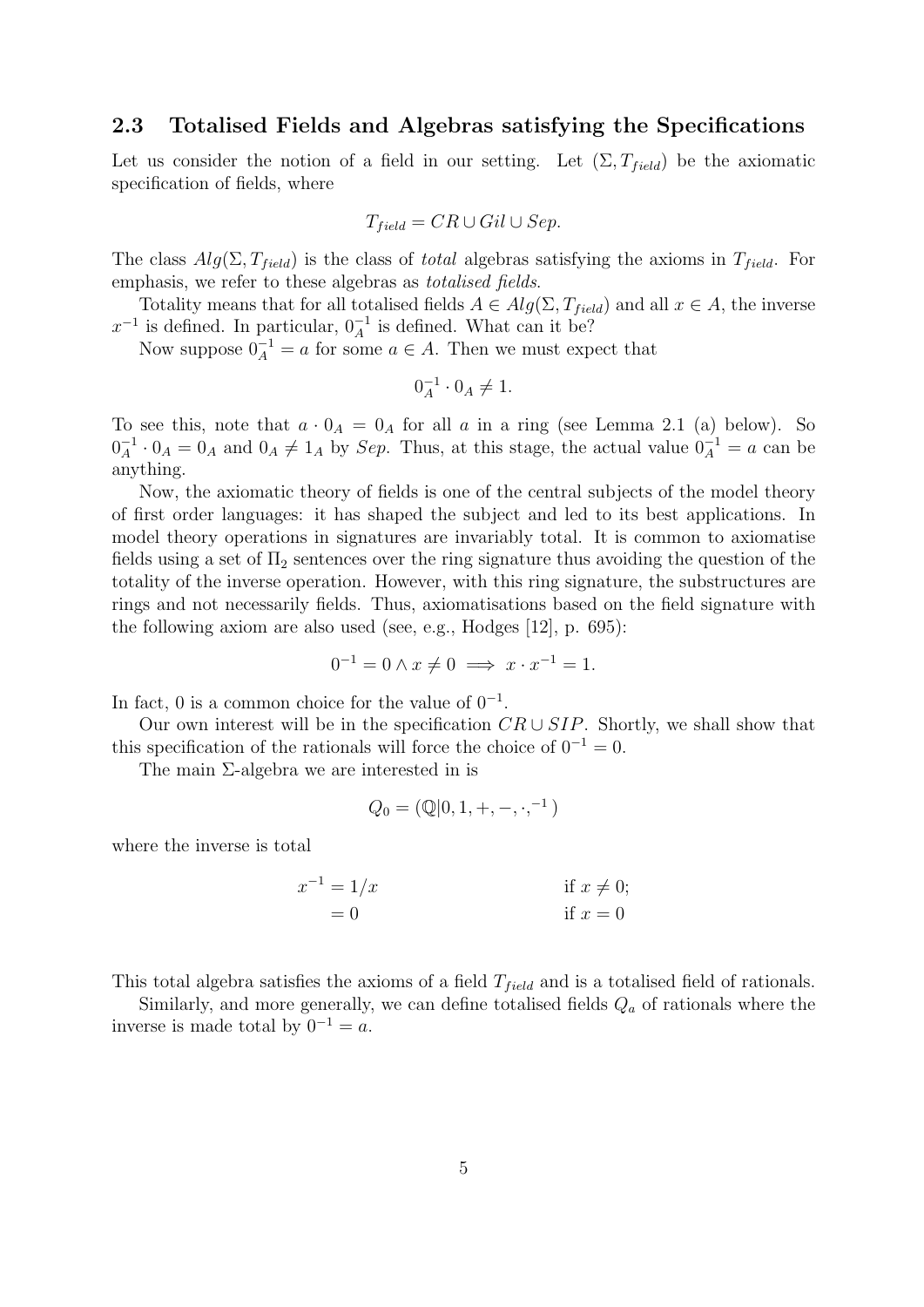## 2.4 Properties

We will now derive some simple equational properties from the axioms.

Lemma 2.1. The following equations are provable from CR:

(a) 
$$
0 \cdot x = 0
$$
.  
\n(b)  $(-1) \cdot x = -x$ .  
\n(c)  $(-x) \cdot y = -(x \cdot y)$ .  
\n(d)  $-0 = 0$   
\n(e)  $(-x) + (-y) = -(x + y)$   
\n(f)  $-(-x) = x$ .

Proof. (a) We calculate:

$$
0 + 0 = 0
$$
  
\n
$$
(0 + 0) \cdot x = 0 \cdot x
$$
  
\n
$$
0 \cdot x + 0 \cdot x = 0 \cdot x
$$
  
\n
$$
(0 \cdot x + 0 \cdot x) + (-(0 \cdot x)) = 0 \cdot x + (-(0 \cdot x))
$$
  
\n
$$
0 \cdot x + (0 \cdot x + (-(0 \cdot x))) = 0
$$
  
\n
$$
0 \cdot x + 0 = 0
$$
  
\n
$$
0 \cdot x = 0
$$

(b) We calculate:

$$
(-1) \cdot x = (-1) \cdot x + (x - x)
$$
  
\n
$$
= ((-1) \cdot x + (x \cdot 1)) - x
$$
  
\n
$$
= ((-1) \cdot x + (1 \cdot x)) - x
$$
  
\n
$$
= ((-1) + 1) \cdot x - x
$$
  
\n
$$
= (1 + (-1)) \cdot x - x
$$
  
\n
$$
= 0 \cdot x - x
$$
  
\nby CR8  
\nby CR8  
\nby CR9  
\nby CR8  
\nby CR2  
\nby CR4  
\nby this Lemma clause (a)  
\nby CR3

(c) We calculate:

$$
(-x) \cdot y = ((-1) \cdot x) \cdot y
$$

$$
= (-1) \cdot (x \cdot y)
$$

$$
= -(x \cdot y)
$$

(d) We calculate:

$$
-0 = (-1) \cdot 0
$$

$$
= 0
$$

by CR3 multiplying both sides by  $x$ by CR8 and CR6 adding to both sides by CR1 and CR4 by CR4 by CR3

by this Lemma clause  $(b)$ by CR5 by this Lemma clause  $(b)$ 

by this Lemma clause (b) by this Lemma clause  $(a)$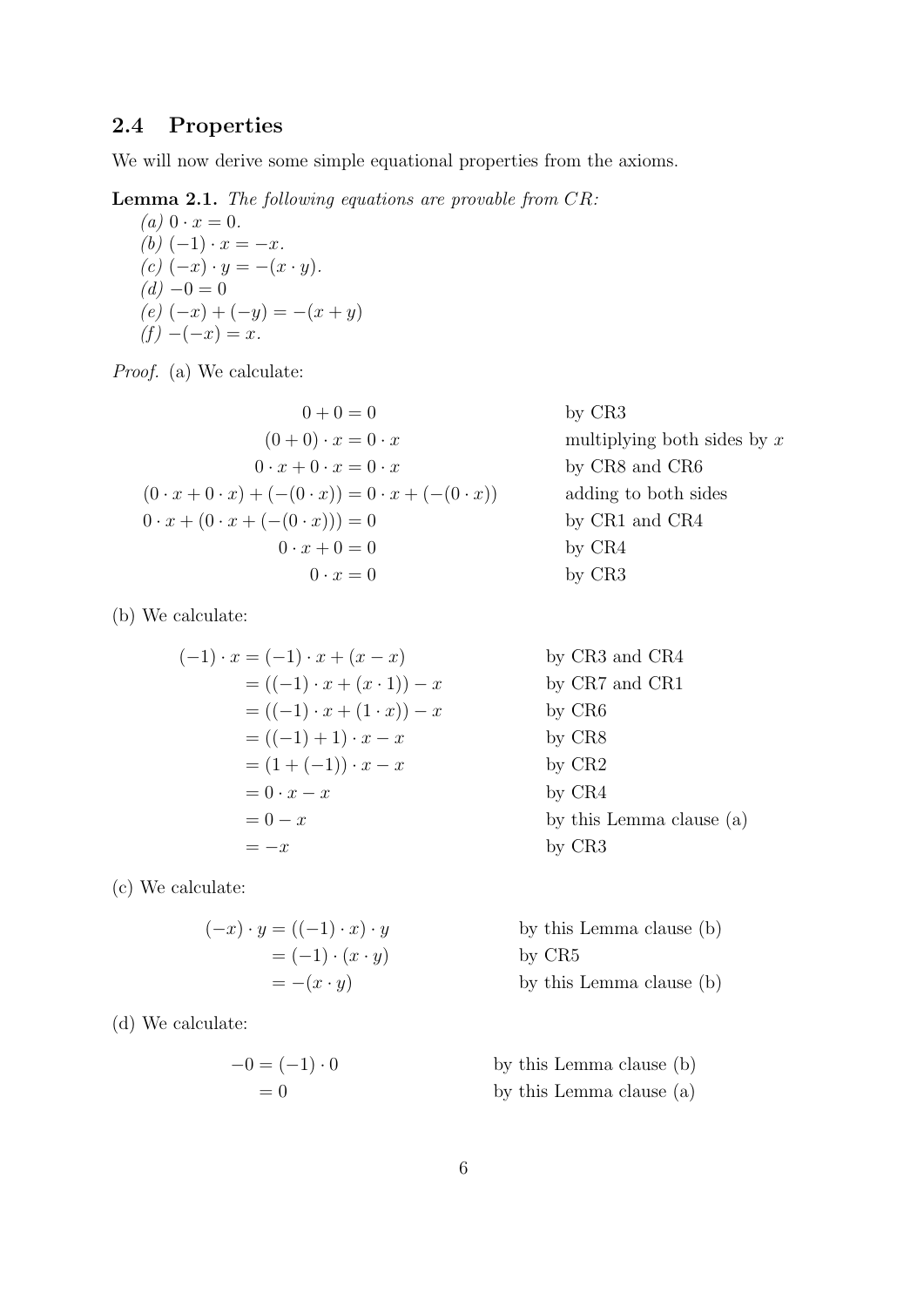(e) We calculate:

$$
(-x) + (-y) = 0 + ((-x) + (-y))
$$
 by CR3  
=  $(-(x + y) + (x + y)) + ((-x) + (-y))$  by CR3  
=  $-(x + y) + ((x + -x) + (y + -y))$  by CR1 and CR2  
=  $-(x + y) + (0 + 0)$  by CR4  
=  $-(x + y) + 0$  by CR3  
=  $-(x + y)$  by CR3  
by CR3

(f) We calculate:

$$
-(-x) = 0 + -(x)
$$
  
\n
$$
= (x + (-x)) + (-x)
$$
  
\n
$$
= x + ((-x) + (-x))
$$
  
\n
$$
= x + 0
$$
  
\n
$$
= x
$$
  
\nby CR4  
\nby CR1  
\nby CR3  
\nby CR3  
\nby CR3

 $\Box$ 

We know from (a) that  $0 = 0 \cdot 0^{-1}$  is valid in a commutative ring. On adding the axioms  $SIP$  to  $CR$  we force a value for  $0^{-1}$ :

Theorem 2.2. The following equation is provable from  $CR \cup SIP$ :

 $0^{-1} = 0.$ 

Proof. First observe that:

$$
0 = 0^{-1} + -(0^{-1})
$$
  
\n
$$
= 0^{-1} + (-0)^{-1}
$$
  
\n
$$
= 0^{-1} + 0^{-1}
$$
  
\nby SIP1  
\nby Lemma 2.1(d)

Now we calculate:

$$
0^{-1} = (0^{-1} + 0^{-1})^{-1}
$$
 by applying <sup>-1</sup>  
\n
$$
= (1 \cdot 0^{-1} + 1 \cdot 0^{-1})^{-1}
$$
 by CR6 and CR7  
\n
$$
= (1 + 1) \cdot 0^{-1})^{-1}
$$
 by CR8  
\n
$$
= (1 + 1)^{-1} \cdot (0^{-1})^{-1}
$$
 by SIP2  
\n
$$
= (1 + 1)^{-1} \cdot 0
$$
 by SIP3  
\nby SIP3  
\nby Lemma 2.1(a) and CR2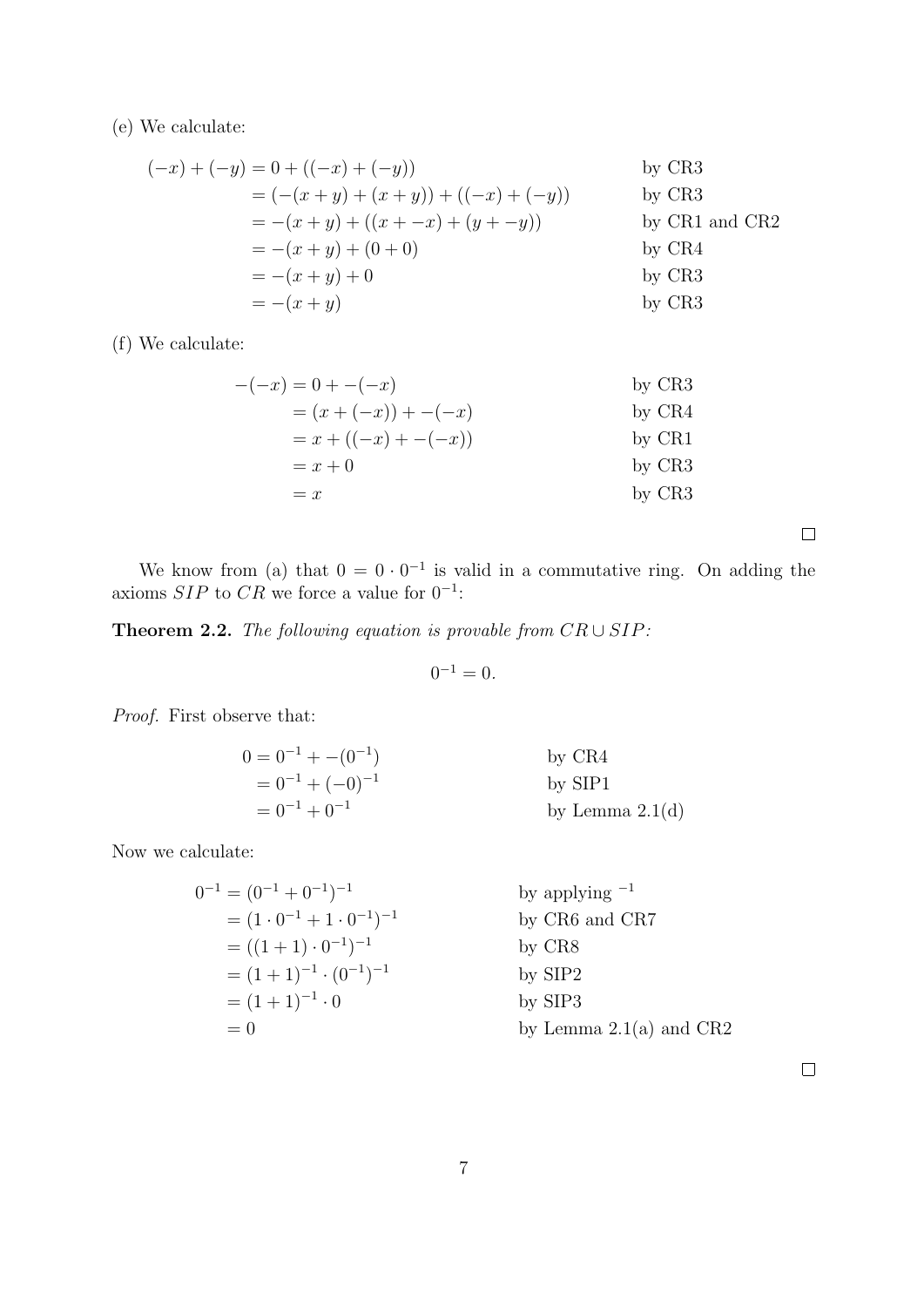### 2.5 Equational sub-theories of fields

One might ask: What is wrong with the unguarded equation  $x \cdot x^{-1} = 1$ ? It is easy to show that it contradicts Sep, i.e.,

$$
CR \cup \{x \cdot x^{-1} = 1\} \vdash 0 = 1.
$$

So we must try other inverse equations. The axiom Ril implies a wider context for inverse.

Lemma 2.3.  $CR \cup SIP \cup Ril \vdash u \cdot x \cdot y = u \implies u \cdot x \cdot x^{-1} = u$ 

Proof. We calculate:

| $u \cdot x \cdot x^{-1} = (u \cdot x \cdot y) \cdot x \cdot x^{-1}$ | by premiss       |
|---------------------------------------------------------------------|------------------|
| $= u \cdot y \cdot x \cdot x \cdot x^{-1}$                          | by commutativity |
| $= u \cdot y \cdot x$                                               | by Ril           |
| $=u$                                                                | by premiss.      |

Let us show that the equational specifications are (almost) sub-theories of  $T_{field} = CR \cup$  $Gip \cup Sep.$  First, we need this cancellation lemma:

Lemma 2.4.  $T_{field} \vdash x \cdot y = 1 \land x \cdot z = 1 \rightarrow y = z$ .

*Proof.* If  $x \cdot y = 1$  then  $x \neq 0$ . Multiply both assumptions by  $x^{-1}$  and we have  $x^{-1} \cdot x \cdot y =$  $x^{-1}$  and  $x^{-1} \cdot x \cdot z = x^{-1}$ . So, using Gil for  $x \neq 0$ , we have  $1 \cdot y = x^{-1}$  and  $1 \cdot z = x^{-1}$ . By CR7, we have  $y = x^{-1} = z$ . П

**Lemma 2.5.**  $T_{field} \cup \{0^{-1} = 0\} \vdash SIP \ and \ T_{field} \cup \{0^{-1} = 0\} \vdash Ril$ 

Proof. Consider the three axioms of SIP in turn. 1.  $(-x)^{-1} = -(x^{-1})$ . If  $x = 0$  then the equation is true trivially. Suppose  $x \neq 0$  and so  $-x \neq 0$ . We calculate:

| $1=(-x)\cdot(-x)^{-1}$           | by Gip              |
|----------------------------------|---------------------|
| $= (-1 \cdot x) \cdot (-x)^{-1}$ | by Lemma $2.1$ (b)  |
| $= x \cdot -1 \cdot (-x)^{-1}$   | by $CR\ 6$          |
| $= x \cdot -(-x)^{-1}$           | by Lemma $2.1$ (b). |

By Gil, we also have  $1 = x \cdot x^{-1}$ . So,

 $x^{-1} = -(-x)^{-1}$ by Cancellation Lemma 2.4  $-(x^{-1}) = -(-(-x)^{-1})$ ) by applying −  $= (-x)^{-1}$ by Lemma  $2.1$  (f).

2.  $(x \cdot y)^{-1} = x^{-1} \cdot y^{-1}$ . If  $x = 0$  or  $y = 0$  then the equation is true trivially. If  $x \neq 0$ and  $y \neq 0$  then  $x \cdot y \neq 0$ . By Gil, we have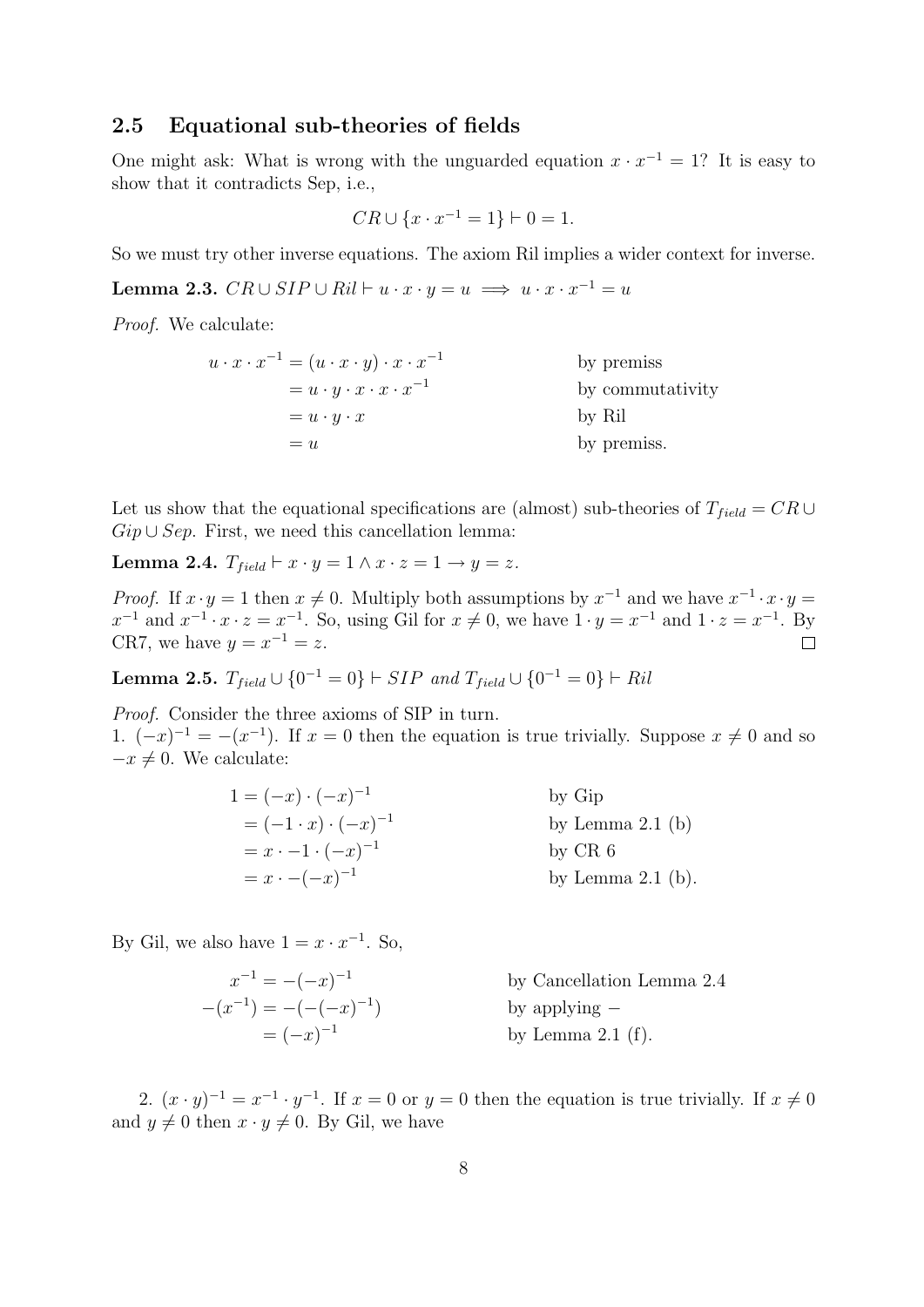$$
(x \cdot y) \cdot (x \cdot y)^{-1} = 1
$$

and by the axioms of CR

$$
(x \cdot y) \cdot x^{-1} \cdot y^{-1} = 1 \cdot 1 = 1
$$

Thus, by cancellation,  $(x \cdot y)^{-1} = x^{-1} \cdot y^{-1}$ .

3.  $(x^{-1})^{-1} = x$ . If  $x = 0$  then the equation is true trivially. If  $x \neq 0$  then  $x^{-1} \neq 0$ . By Gil, we have

$$
(x^{-1}) \cdot (x^{-1})^{-1} = 1
$$
 and  $(x^{-1}) \cdot x = 1$ 

By cancellation,  $(x^{-1})^{-1} = x$ .

The derivation of Ril is obvious.

Notice that for any closed equation,  $T_{field} \vdash t = s$  implies  $T_{field} \cup \{0^{-1} = 0\} \vdash t = s$ .

# 3 Initial Algebra Specification

We give two algebraic specifications of the rationals, one infinite and one finite.

#### 3.1 A recursive equational specification

Let us define the numerals over  $\Sigma$  by  $0 = 0$  and  $n + 1 = n + 1$ . We denote  $0, 1, 1 + 1, (1 +$  $1) + 1, \ldots$  by  $0, 1, 2, 3, \ldots$ . Now we define a set I of closed  $\Sigma$ -equations between numerals by

$$
I = \{ \underline{n} \cdot (\underline{n})^{-1} = 1 | n > 0 \}
$$

**Theorem 3.1.** There exists a recursive equational initial algebra specification ( $\Sigma$ ,  $CR \cup$  $SIP \cup I$ , without hidden functions, of the totalised field  $Q_0$  of rational numbers, i.e.

$$
T(\Sigma, CR \cup SIP \cup I) \cong Q_0.
$$

Proof. First, note that, by inspection,

$$
Q_0 \models CR \cup SIP \cup I.
$$

By initiality, there exists a unique  $\Sigma$ -homomorphism  $\phi: T(\Sigma, CR \cup SIP \cup I) \rightarrow Q_0$ .

As  $Q_0$  is  $\Sigma$ -minimal, we know that  $\phi$  is surjective. Thus, to complete the proof, we must show that  $\phi$  is also injective.

Consider  $Q_0$ . The domain  $\mathbb Q$  of  $Q_0$  can be represented as follows:

$$
\mathbb{Q} = \{0\} \cup \{\frac{n}{m}|n > 0, m > 0, \gcd(n, m) = 1\} \cup \{-\frac{n}{m}|n > 0, m > 0, \gcd(n, m) = 1\}.
$$

We use this representation to calculate the values of  $\phi$  on certain equivalence classes of terms in  $T(\Sigma, CR \cup SIP \cup I)$ :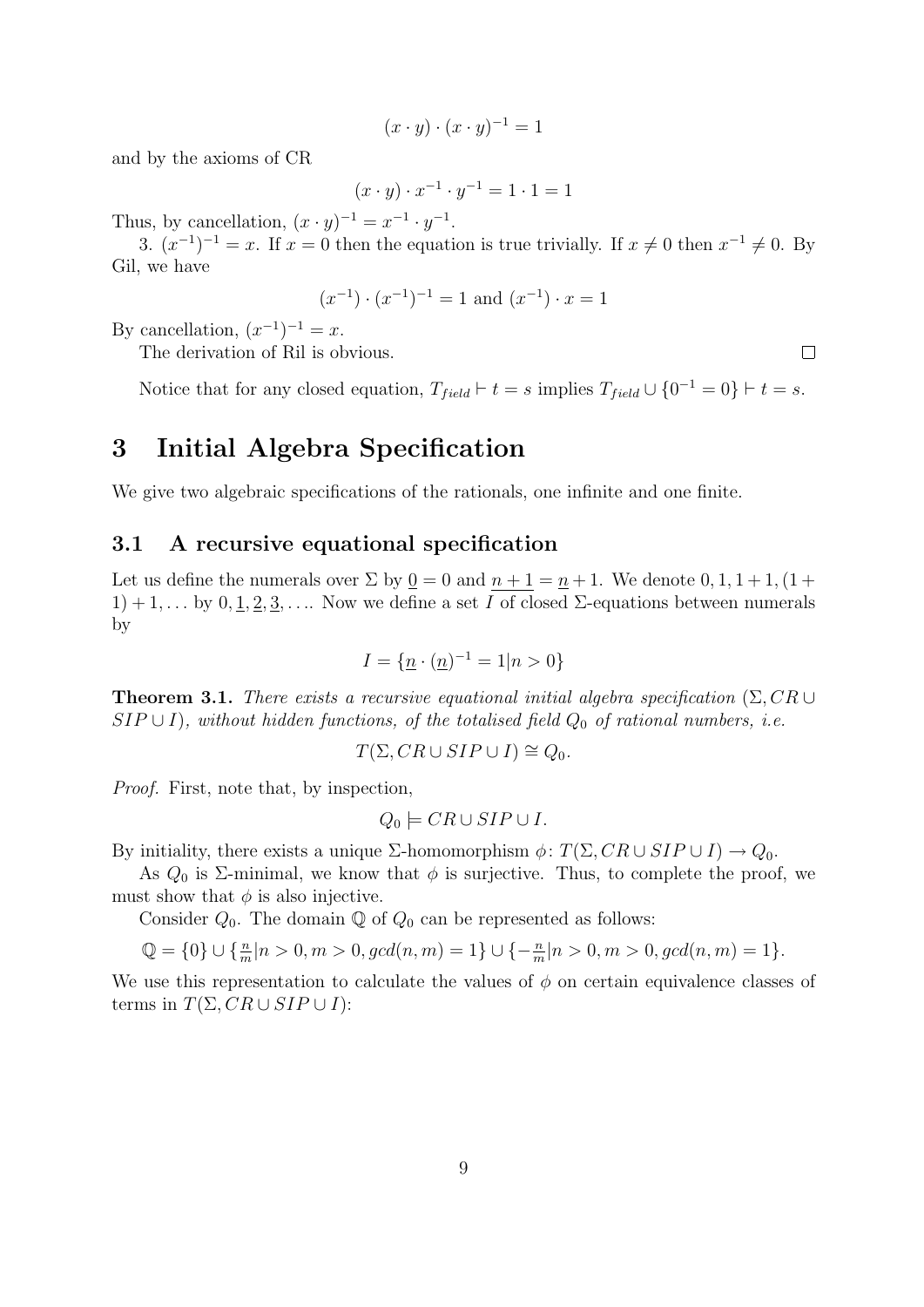Lemma 3.2. The following hold:  $\phi([0]) = 0;$  $\phi([1]) = 1$ ;  $\phi([n]) = n$  $\phi([n^{-1}]) = \frac{1}{n}$ <br>  $\phi([n \cdot m^{-1}]) = \frac{n}{m}$ , providing gcd $(n, m) = 1$ .  $\phi([-(\underline{n}\cdot \underline{m}^{-1})])^{\dots}=-\frac{n}{m}$  $\frac{n}{m}$ , providing gcd $(n, m) = 1$ .

*Proof.* Cases (i) and (ii) are obvious since  $\phi$  preserves constants. Case (iii) is shown by induction on n. Case (iv) is shown by induction on n and uses the interpretation of  $^{-1}$ . The last two cases are based on

$$
\phi([n \cdot m^{-1}]) = \begin{cases} \frac{\phi([n])}{\phi([m])} & \text{if } gcd(n, m) = 1; \\ \frac{n: gcd(n, m)}{n: gcd(n, m)} & \text{otherwise} \end{cases}
$$

where we use : to denote division on natural numbers.

These observations suggest the following definition and lemma. Let

$$
TR = \{ \underline{0} \} \cup \{ \underline{n} \cdot \underline{m}^{-1} | n > 0, m > 0, \gcd(n, m) = 1 \} \cup \{ -(\underline{n} \cdot \underline{m}^{-1}) | n > 0, m > 0, \gcd(n, m) = 1 \}.
$$

**Lemma 3.3.** The set TR is a transversal for the equivalence relation  $\equiv_{CR\cup SIP\cup I}$ , i.e., each equivalence class contains one and only one element of  $TR$ .

Before we prove Lemma 3.3, let us note that it is enough to prove  $\phi$  is injective. For suppose

$$
\phi([t]) = \phi([t']).
$$

Then by Lemma 3.3 we know that  $[t] = [r]$  and  $[t'] = [r']$  for unique  $r, r' \in TR$ . Thus,  $\phi([r]) = \phi([r'])$ 

But, by Lemma 3.2, we know that  $\phi([r])$  and  $\phi([r'])$  have values in the normal form of  $\frac{n}{m}$ , or  $-\frac{n}{n}$  $\frac{n}{m}$  providing  $gcd(n, m) = 1$  etc. This happens if, and only if,  $r = r'$  and hence if, and only if,  $[t] = [t']$ .

It remains to prove the Lemma 3.3.

*Proof.* Let  $E = CR \cup SIP \cup I$ . We have to show that:

(1) for each closed term  $t \in T(\Sigma)$  there is some  $u \in TR$  such that  $E \vdash t = u$ ; and

(2) for any closed terms  $k, l \in TR$ , if  $E \vdash k = l$  then  $k \equiv l$ 

The proof of  $(1)$  is by induction on the structure of term t and requires a large case analysis based on the leading function symbol of T in  $\Sigma$  and possible normal forms for subterms in  $TR$ . We give one of the induction cases for illustration:

Case: Multiplication  $t = r \cdot s$ 

By induction, both r and s are provably equivalent to elements of  $TR$ . We take the following subcase: suppose

 $(\Sigma, E) \vdash r = \underline{n} \cdot \underline{m}^{-1}$  and  $E \vdash s = -(\underline{k} \cdot \underline{l}^{-1})$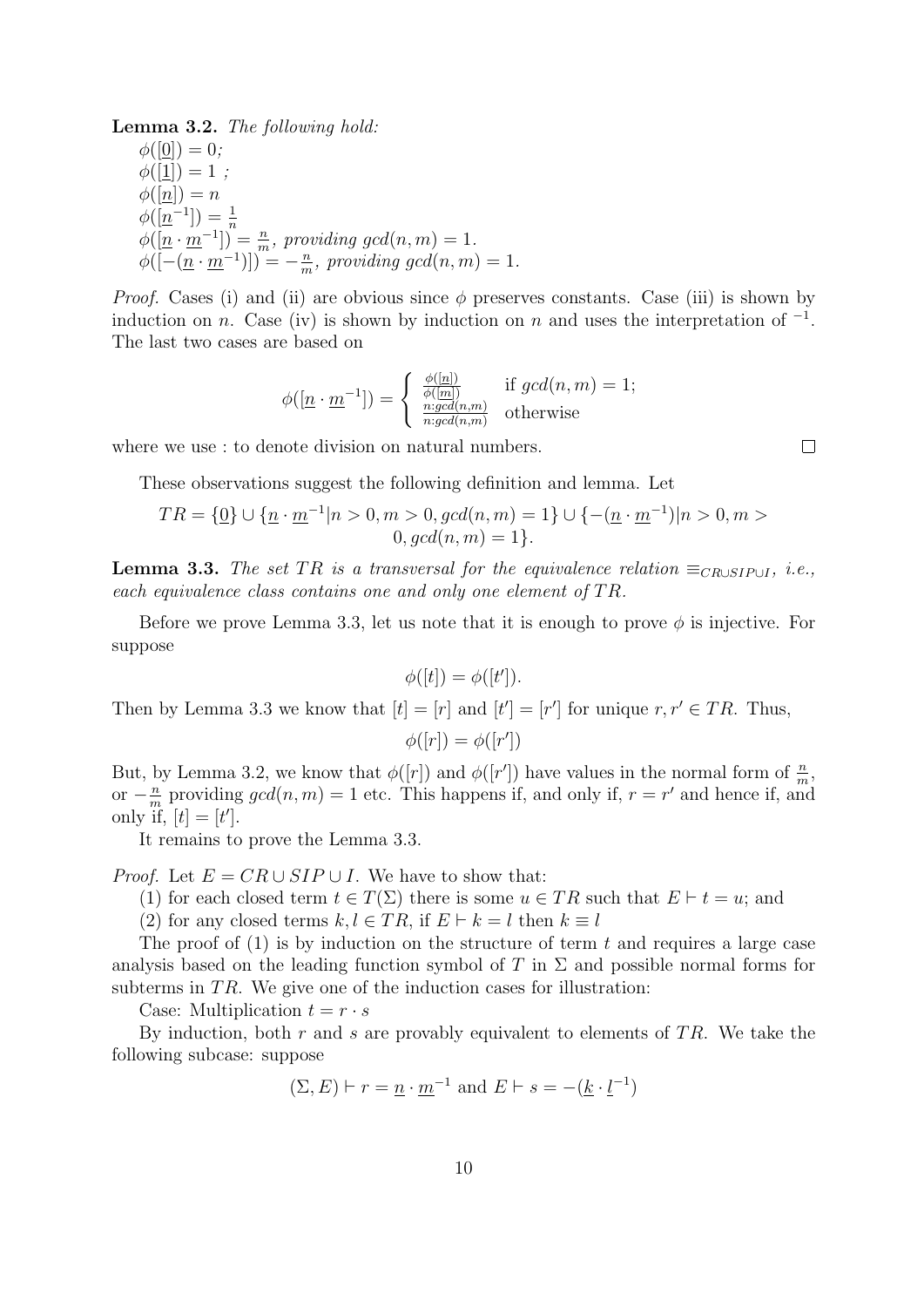Now,

$$
(\Sigma, E) \vdash r \cdot s = \underline{n} \cdot \underline{m}^{-1} \cdot -(\underline{k} \cdot \underline{l}^{-1}) \qquad \text{by substitution}
$$
  
\n
$$
\vdash r \cdot s = \underline{n} \cdot \underline{m}^{-1} \cdot (-1) \cdot (\underline{k} \cdot \underline{l}^{-1}) \qquad \text{by CR6 and CR7}
$$
  
\n
$$
\vdash r \cdot s = (-1) \cdot \underline{n} \cdot \underline{m}^{-1} \cdot \underline{k} \cdot \underline{l}^{-1} \qquad \text{by CR8}
$$
  
\n
$$
\vdash r \cdot s = (-1) \cdot (\underline{n} \cdot \underline{k}) \cdot (\underline{m}^{-1} \cdot \underline{l}^{-1}) \qquad \text{by SIP2}
$$
  
\n
$$
\vdash r \cdot s = (-1) \cdot (\underline{n} \cdot \underline{k}) \cdot (\underline{m} \cdot \underline{l})^{-1} \qquad \text{by SIP3}
$$
  
\n
$$
\vdash r \cdot s = (-1) \cdot (\underline{n} \cdot \underline{k}) \cdot (\underline{m} \cdot \underline{l})^{-1} \qquad \text{by SIP3}
$$
  
\n
$$
\vdash r \cdot s = -(\underline{n} \cdot \underline{k}) \cdot (\underline{m} \cdot \underline{l})^{-1} \qquad \text{by SIP3}
$$

Now let  $u = gcd(n,k,m,l)$ . If  $u = 1$  then we are done. Suppose that  $n.k = u.p$  and  $m.l = u.q$  and so  $gcd(p,q) = 1$ . Then we continue rewriting:

$$
(\Sigma, E) \vdash r \cdot s = -(\underline{u} \cdot \underline{p}) \cdot (\underline{u} \cdot \underline{q})^{-1} \qquad \text{by definition}
$$
  
 
$$
\vdash r \cdot s = -(\underline{u} \cdot \underline{p}) \cdot (\underline{u} \cdot \underline{q})^{-1} \qquad \text{by Lemma 3.4}
$$
  
 
$$
\vdash r \cdot s = -(\underline{u} \cdot \underline{u}^{-1})(\underline{p} \cdot \underline{q}^{-1}) \qquad \text{by CR6 and SIP2}
$$
  
 
$$
\vdash r \cdot s = -\underline{p} \cdot \underline{q}^{-1} \qquad \text{by equations of I}
$$

The term  $-p \cdot q^{-1}$  is of the required form because  $gcd(p, q) = 1$ . The following is an easy induction.

**Lemma 3.4.** For any  $p, q \in \mathbb{N}$  we have

$$
\begin{array}{rcl}\n(\Sigma, E) & \vdash & \underline{p + q} = \underline{p + q} \\
(\Sigma, E) & \vdash & \underline{p.q} = \underline{p \cdot q} \\
(\Sigma, E) & \vdash & \underline{-p} = -\underline{p}\n\end{array}
$$

The proof of uniqueness condition (2) is easy: Suppose  $k \neq l$ . Then they have different interpretations in  $Q_0$  under  $\phi$ . This means that they cannot be proved equal by the axioms  $CR \cup SIP \cup I$  since  $Q_0$  satisfies these axioms.

 $\Box$ 

This completes the proof of Lemma 3.3 and hence the proof of Theorem 3.1

 $\Box$ 

## 3.2 A finite equational specification

We first introduce an abbreviation:

$$
Z(x) = 1 - x \cdot x^{-1}
$$

Clearly,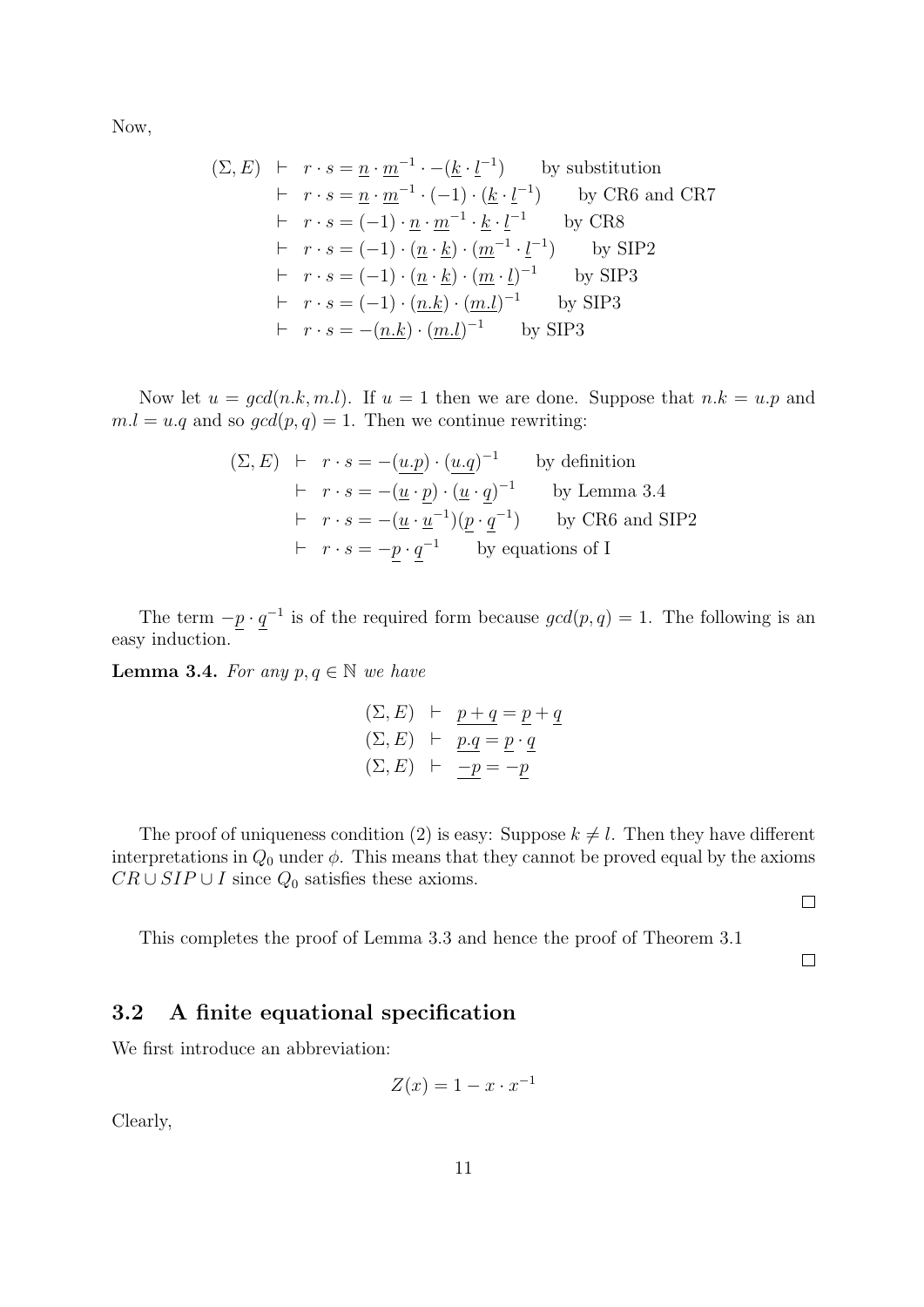$$
Z(x) = 0 \Leftrightarrow x \cdot x^{-1} = 1.
$$

The operator has many useful properties. For example, the set I of closed equations used in Section 3.1 can be written

$$
I = \{ Z(\underline{n}) = 0 | n > 0 \}.
$$

The operator  $Z$  is a definable auxiliary function used to simplify notations and calculations below. It does not count as a hidden function as it can be simply removed from all specifications by expanding its explicit definition.

Recall *Lagrange's Theorem* that every natural number can be represented as the sum of four squares. We define a special equation  $L$  (for Lagrange):

$$
Z(1 + x^2 + y^2 + z^2 + u^2) = 0.
$$

L expresses that for a large collection of numbers, in particular those  $q$  which can be written as 1 plus the sum of four squares,  $q \cdot q^{-1}$  equals 1.

Theorem 3.5. There exists a finite equational initial algebra specification, without hidden functions, of the totalised field  $Q_0$  of rational numbers; in particular,

$$
T(\Sigma, CR \cup SIP \cup L) \cong Q_0.
$$

Proof. First, note that, by inspection,

$$
Q_0 \models CR \cup SIP \cup L.
$$

We know that CR and SIP are valid in  $Q_0$ . To see that L is valid note that  $(1 + x^2 +$  $y^2 + z^2 + w^2$  is always positive and never 0. Since  $Q_0 \models x \neq 0 \implies x \cdot x^{-1} = 1$  we conclude that L is valid.

By initiality, there exists a unique  $\Sigma$ -homomorphism  $\phi: T(\Sigma, CR \cup SIP \cup L) \rightarrow Q_0$ .

As  $Q_0$  is  $\Sigma$ -minimal, we know that  $\phi$  is surjective. Thus, to complete the proof, we must show that  $\phi$  is also injective.

On the other hand, recalling the recursive set  $I$  of numerals subsection 3.1, we know that

 $L \vdash I$ 

This is because for each  $n \in \mathbb{N}$  we can choose some  $x, y, z, w$  such that  $n = 1 + x^2 + y^2 + z^2$  $z^2 + w^2$ . Therefore,

#### $T(\Sigma, CR \cup SIP \cup L) \models CR \cup SIP \cup I$

By initiality, there exists a unique  $\Sigma$ -homomorphism  $\phi: T(\Sigma, CR\cup SIP\cup I) \to T(\Sigma, CR\cup I)$ SIP ∪ L). But by Theorem 3.1,  $T(\Sigma, CR \cup SIP \cup I) \cong Q_0$  and so there is a  $\Sigma$ homomorphism  $\psi: Q_0 \to T(\Sigma, CR \cup SIP \cup L)$ . By Lemma, we have  $\phi$  is a  $\Sigma$ -isomorphism with  $\psi$  as its inverse and  $T(\Sigma, CR \cup SIP \cup L) \cong Q_0$ .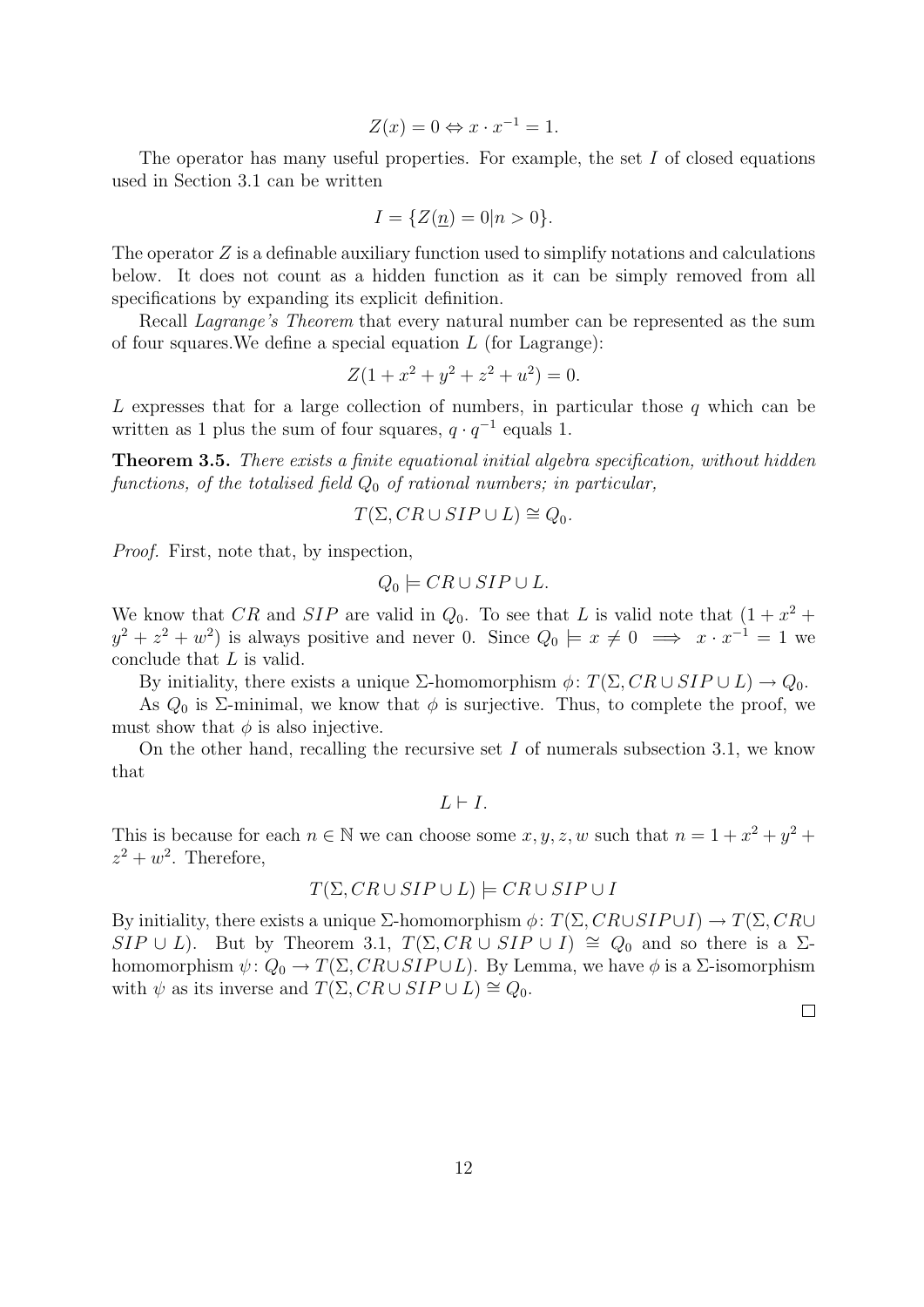# 4 A simpler specification using the modulus function

Consider the algebra  $Q_0$  of rational numbers expanded with the modulus function  $||$  and let this be denoted

$$
Q_{0,||} = (\mathbb{Q}[0, 1, +, -, \cdot, ^{-1}, ||))
$$

We will give an equational specification of this algebra. The following two sets of equations can be added to  $CR + SIP$ . The first specifies the modulus operator on the rational numbers

#### equations MOD

$$
|0| = 0 \tag{12}
$$

$$
|1| = 1 \tag{13}
$$

$$
|-x| = |x| \tag{14}
$$

$$
\begin{array}{rcl}\n|x \cdot y| & = & |x| \cdot |y| \\
|x^{-1}| & = & (|x|)^{-1}\n\end{array}\n\tag{15}
$$

$$
|x^{-1}| = (|x|)^{-1}
$$
  
\n
$$
|1 + (|x|)| = 1 + |x|
$$
\n(16)

end

The second guarantees the existence of proper inverses for sufficiently many closed terms.

equations Modril

$$
Z(1+|x|) = 0 \tag{18}
$$

end

To get used to the axioms for  $||\n$  we prove a simple lemma of use later: **Lemma 4.1.** For each  $k \in \mathbb{N}$ ,  $CR \cup Mod \vdash |\underline{k}| = \underline{k}$ .

*Proof.* By induction on  $k$ .

*Basis,*  $k = 0$ : We calculate:

| by definition of 0 |
|--------------------|
| by 19 of $Mod$     |
| by definition of 0 |
|                    |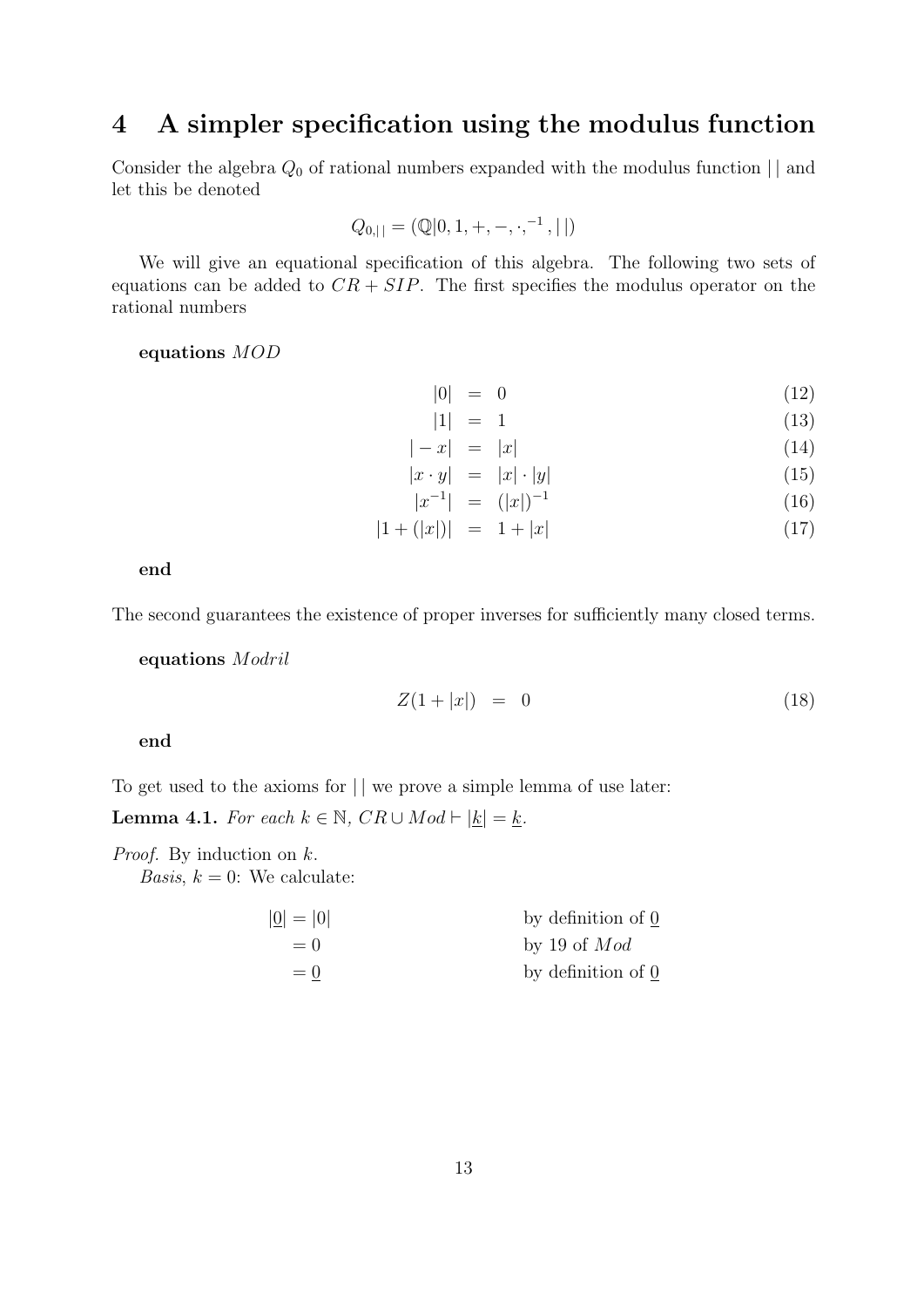Induction step,  $k+1$ , Assume as induction hypothesis that  $|\underline{k}| = \underline{k}$ . We calculate:

| $k + 1 = k + 1$ | by definition of $k+1$               |
|-----------------|--------------------------------------|
| $=1+k$          | by commutativity CR2                 |
| $= 1 +  k $     | by induction hypothesis              |
| $=  1 +  k  $   | by 24 of Mod                         |
| $=  1 + k $     | by induction hypothesis              |
| $=  k+1 $       | by $CR2$ and the definition of $k+1$ |

**Theorem 4.2.** The initial algebra  $T(\Sigma \cup \{||}, CR + SIP + MOD + Modri)$  is isomorphic to the algebra  $Q_{0,||}$  of rational numbers.

Proof. The proof follows the pattern of earlier theorems (Theorems 3.1 and 3.5). For notational convenience, let

$$
E = CR \cup SIP \cup Mod \cup Modril.
$$

The equations in E are valid in  $Q_{0,||}$ . Thus, by initiality, there exists a unique  $\Sigma \cup \{||\}$ homomorphism

$$
\psi \colon T(\Sigma \cup \{|\,|\}, E) \to Q_{0,|\,|}.
$$

As  $Q_{0,||}$  is  $\Sigma \cup \{||\}$ -minimal, we know that  $\psi$  is surjective. Thus, to complete the proof, we must show that  $\psi$  is also injective.

The carrier of  $Q_{0,||}$  is the same as  $Q_0$  and is

$$
\mathbb{Q} = \{0\} \cup \{\frac{n}{m}|n > 0, m > 0, \gcd(n, m) = 1\} \cup \{-\frac{n}{m}|n > 0, m > 0, \gcd(n, m) = 1\}.
$$

This suggests that we should use the previous transversal

$$
TR = \{ \underline{0} \} \cup \{ \underline{n} \cdot \underline{m}^{-1} | n > 0, m > 0, \gcd(n, m) = 1 \} \cup \{ -(\underline{n} \cdot \underline{m}^{-1}) | n > 0, m > 0, \gcd(n, m) = 1 \}.
$$

as a transversal for  $T(\Sigma \cup \{||\}, E)$ . Following the pattern of Theorem 3.1, we can prove new versions of the evaluation and transversal lemmas 3.2 and 3.3.

First we generalise the numeral notation for the naturals to a notation for the rationals. For each  $r \in \mathbb{Q}$ , we define

$$
\begin{aligned}\n\underline{r} &= 0 & \text{if } r = 0; \\
&= \underline{n} \cdot \underline{m}^{-1} & \text{if } r = \frac{n}{m} \text{ and } n > 0, m > 0, \gcd(n, m) = 1 \\
&= -(\underline{n} \cdot \underline{m}^{-1}) & \text{if } r = -\frac{n}{m} \text{ and } n > 0, m > 0, \gcd(n, m) = 1\n\end{aligned}
$$

Thus, with this notation,  $TR = \{r | r \in \mathbb{Q}\}.$ **Lemma 4.3.** The  $\Sigma \cup \{||\}$  homomorphism  $\psi$  satisfies  $\psi([r]) = r$  for all  $r \in \mathbb{Q}$ .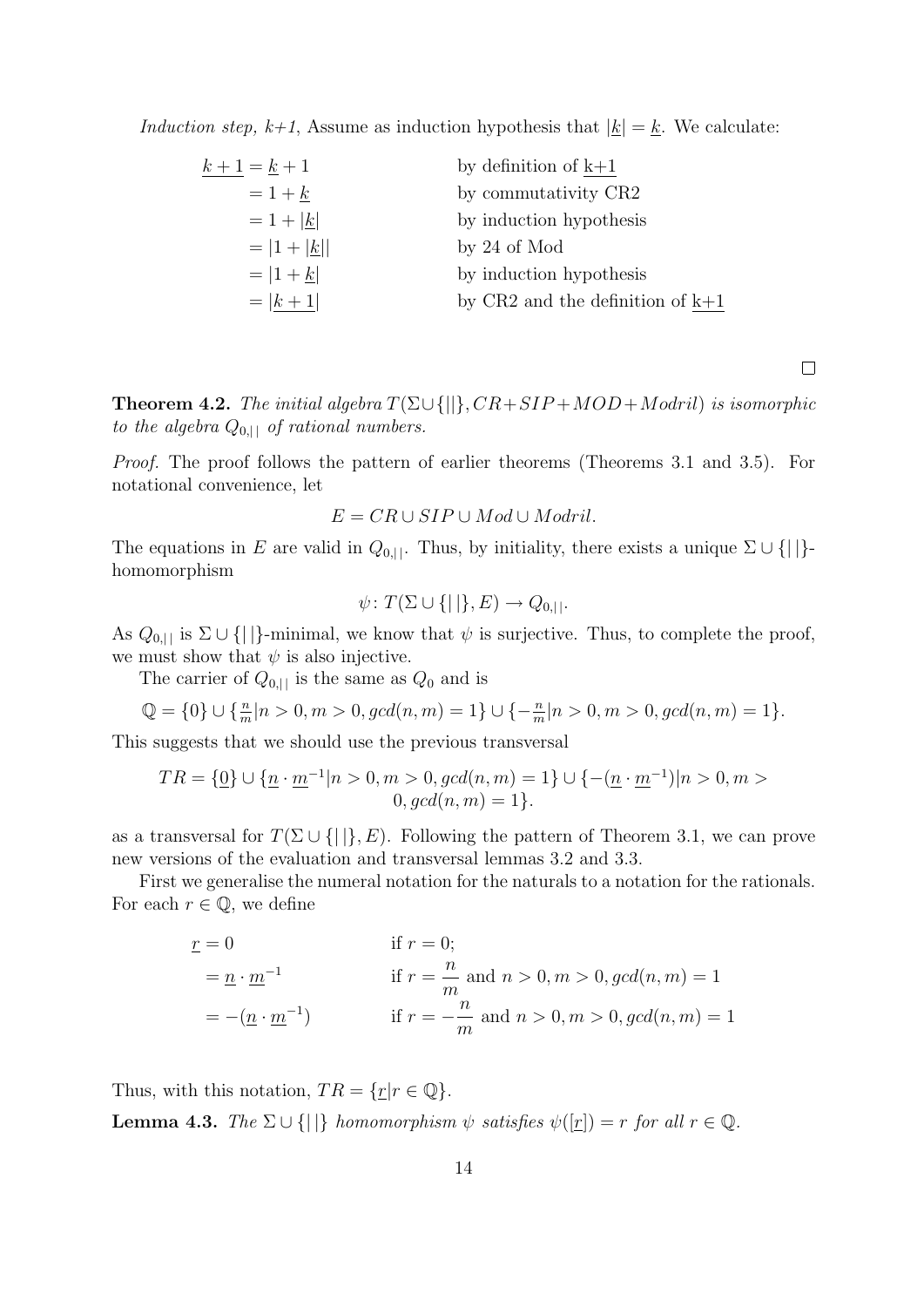*Proof.* This follows the same arguments as the proof of Lemma 3.2. Note clauses (i),  $(v)$ and (vi).  $\Box$ 

**Lemma 4.4.** The set TR is a transversal for the equivalence relation  $\equiv_E$  on  $T(\Sigma \cup \{||\})$ .

Suppose we have proved this fact then we can conclude the proof of the theorem as follows. If

$$
\psi([t]) = \psi([t'])
$$

then, by Lemma 4.4, there exist  $\underline{r}, \underline{r}' \in TR$  such that

$$
E \vdash t = \underline{r} \text{ and } E \vdash t' = \underline{r'}
$$

Thus,

$$
\psi([\underline{r}]) = \psi([\underline{r}'])
$$

Now, by Lemma 4.3,

$$
\psi([r]) = r \text{ and } \psi([r']) = r'
$$

Thus,

$$
r=r'.
$$

Since  $TR$  is a transveral, this happens if, and only if, the terms

 $\underline{r} = \underline{r}'$ 

and hence  $[\underline{r}] = [\underline{r}']$  and  $[\underline{t}] = [\underline{t}']$ .

It remains to prove Lemma 4.4. We note the following.

Lemma 4.5.  $CR ∪ Mod ∪ Modril$  ⊢ I

*Proof.* We can write the set  $I$  as

$$
I = \{ Z(\underline{n}) = 0 | n > 0 \}
$$

and so prove, by induction on  $n > 0$ , that  $CR \cup Mod \cup Modri \vdash Z(n) = 0$ . Basis  $n = 1$ . We calculate:

| $Z(\underline{1}) = Z(\underline{1} + \underline{0})$ | by CR3 and the definition of 0 |
|-------------------------------------------------------|--------------------------------|
| $= Z(1+ 0 )$                                          | by 19 of $Mod$                 |
| $= 0$                                                 | by Modril                      |

Induction Step  $n = k + 1$ . We calculate:

| $Z(k+1) = Z(k+1)$          | by the definition of $k+1$ |
|----------------------------|----------------------------|
| $= Z(1 + k)$               | by $CR2$                   |
| $= Z(1 +  \underline{k} )$ | by Lemma 4.1               |
| $= 0$                      | by Modril                  |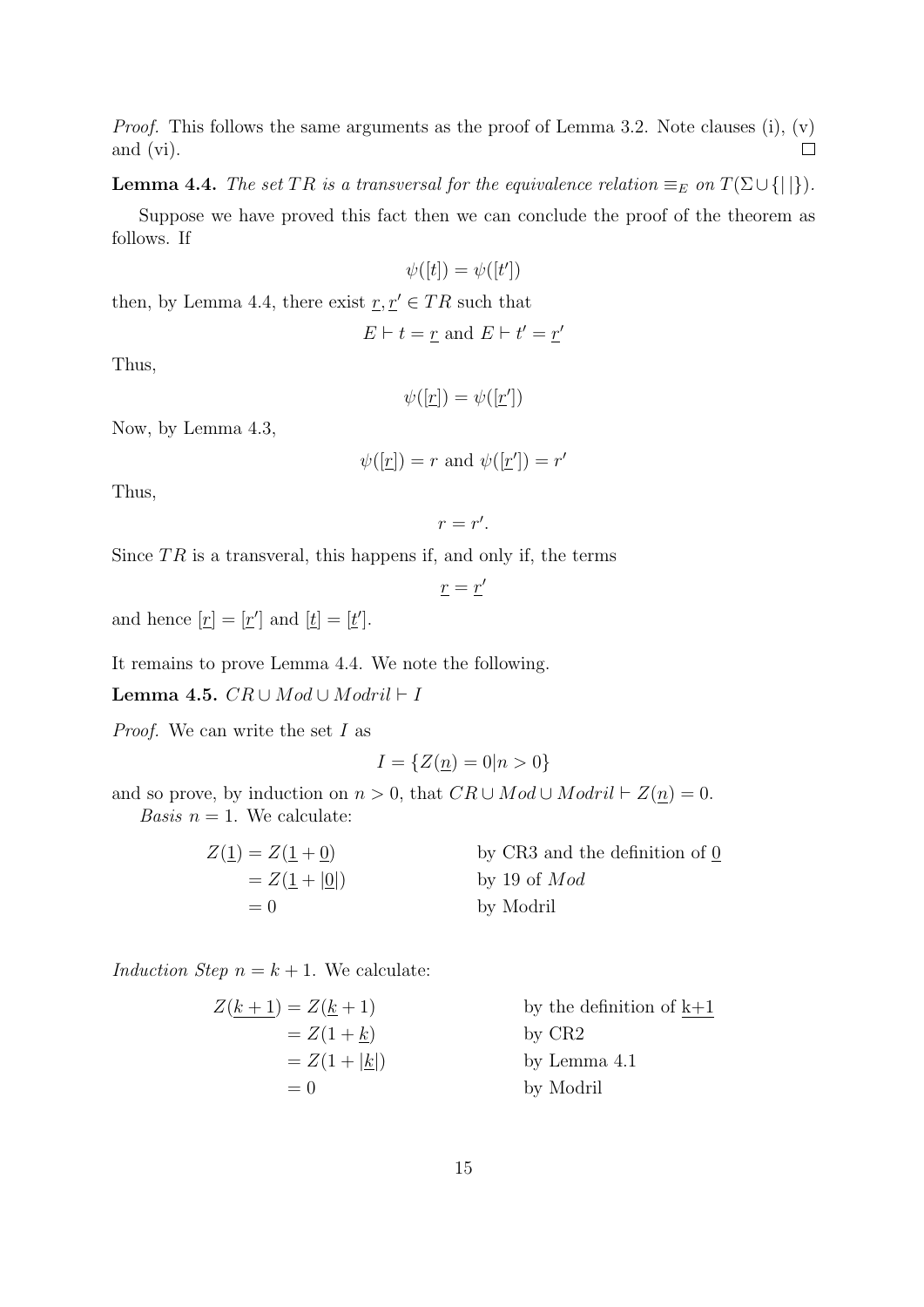We can show that for every term  $t \in T(\Sigma \cup \{||\})$  there is an  $r \in TR$  such that  $E \vdash t = \underline{r}$ . Notice that by Lemma 4.5, and Lemma 3.3, we know that for all terms not containing  $||, t \in T(\Sigma), E \vdash t = \underline{r}.$ 

We prove the transversal lemma by induction on the height of terms  $t \in T(\Sigma \cup \{||\})$ . *Basis.*  $Ht(t) = 0$ . Then  $t = 0$  or  $t = 1$  and we are done.

Induction Step,  $Ht(t) = k + 1$ . Suppose that the lemma is true for terms of height lower than  $H(t) = k$  and consider a term of height k. There are five cases corresponding to the operations. We consider two for illustration.

Case  $t = s + s'$ . By induction,

$$
E \vdash s = \underline{r} \text{ and } E \vdash s' = \underline{r'}
$$

for  $r, r' \in TR$ . Thus,

$$
E \vdash s + s' = \underline{r} + \underline{r}'.
$$

Now  $\underline{r} + \underline{r}'$  does not contain || and so reduces to some element in TR.

Case  $t = |s|$ . This is the interesting case. By induction,  $E \vdash s = r$ . There are three subcases.

If  $r = 0$  then  $t = |r| = |0| = 0$  by Mod 19. If  $\underline{r} = \underline{n} \cdot \underline{m}^{-1}$  then

| $t =  \underline{n} \cdot \underline{m}^{-1} $ | by definition |
|------------------------------------------------|---------------|
| $=  n  \cdot  m^{-1} $                         | by Mod 22     |
| $=  \underline{n}  \cdot  m ^{-1}$             | by Mod 23     |
| $= n \cdot m^{-1}$                             | by Lemma ??   |

If  $\underline{r} = -(\underline{n} \cdot \underline{m}^{-1})$  then  $t = \vert - (\underline{n} \cdot \underline{m}^{-1}) \vert$ 

```
by the definition
=\underline{n}\cdot \underline{m}^{-1}by Mod 21
```
 $\Box$ 

The specification  $CR + SIP + MOD + Mod + Ril$  of the rational numbers is simpler than the specification  $CR + SIP + L$  because it does not depend on (somewhat) sophisticated number theory.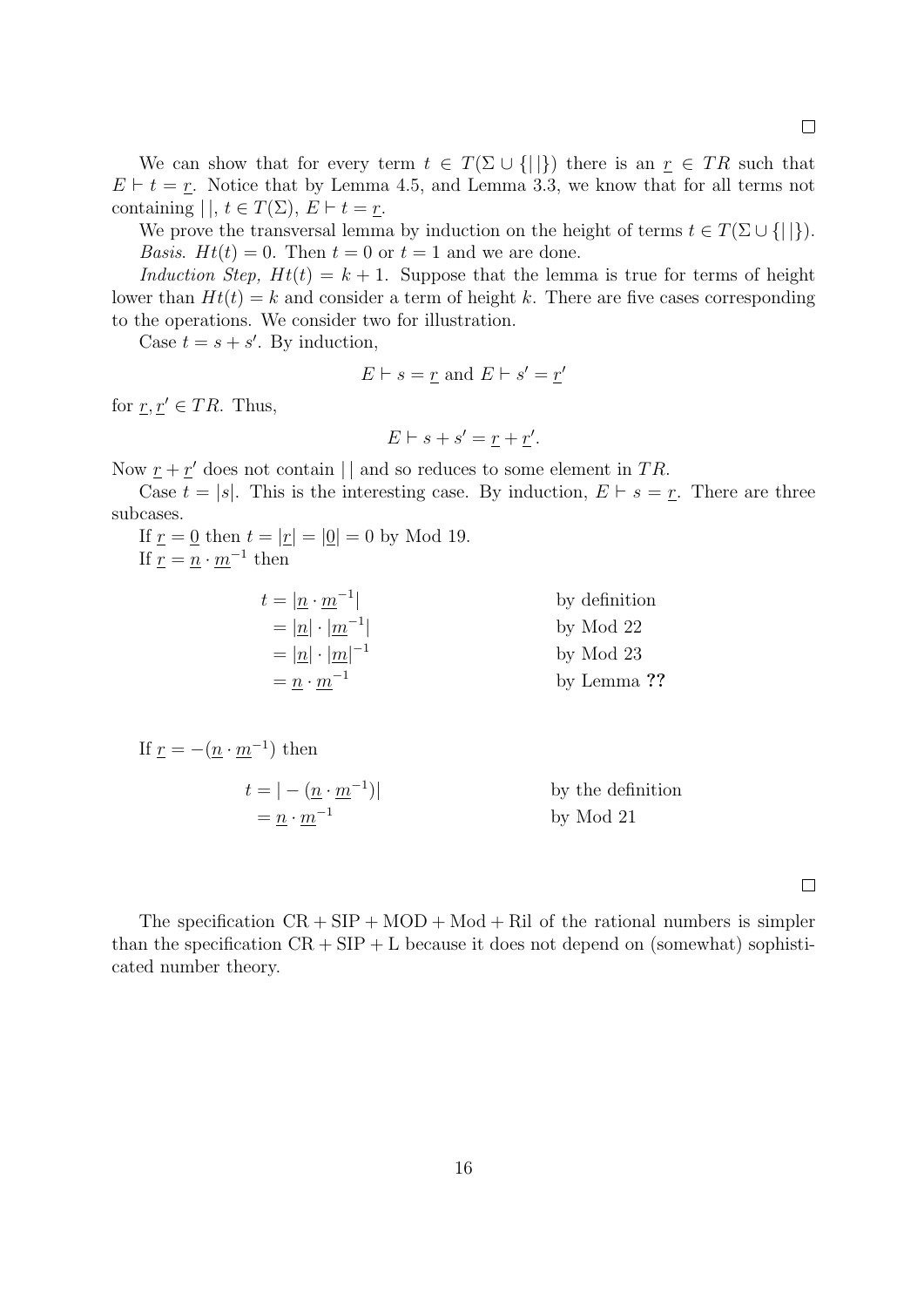# 5 Specifications of totalised fields and other rational arithmetics

#### 5.1 On the equational theory of totalised fields

It has long been known that the class of totalised fields is not a variety, i.e., is not definable by equations over the field signature. The argument is based on the fact that the class of totalised fields is not closed under products (compare Birkhoff's Theorem).

We can rephrase and reprove this elementary fact in the present setting as follows:

**Lemma 5.1.** There is no set E of equations over the signature  $\Sigma$  of fields that is logically equivalent with  $CR + SIP + Sep + Gil$ .

*Proof.* Assume the contrary and suppose that there is such a set of equations  $E$  such that  $Alg(\Sigma, E) = Alg(\Sigma, CR + SIP + Sep + Gil)$ . Consider the initial algebra  $I(\Sigma, E)$  of E. Now because the  $\Sigma$  algebra  $Q_0$  of rational numbers is a model of E, we know that

$$
I(\Sigma, E) \models \neg(1 + 1 = 0)
$$

To see this note that if  $1 + 1 = 0$  was valid in the initial model  $I(\Sigma, E)$  in then it would be valid under every homomorphism and, in particular, would be valid in  $Q_0$ , which it is not.

Now, by assumption,  $I(\Sigma, E) \models CR + SIP + Sep + Gil$  and this implies

$$
I(\Sigma, E) \models Z(1+1) = 0.
$$

But the prime totalised field  $Z_2$  of characteristic 2 is also a model of  $CR + SIP + Sep + Gil$ . By initiality, here is an unique homomorphism  $\phi: I(\Sigma, E) \to Z_2$  and, being a minimal structure,  $Z_2$  must be a homomorphic image of  $I(\Sigma, E)$ . Now since  $Z(x)$  is a term,  $\phi Z(a) = Z(\phi(a))$  for all  $a \in A$  and  $\psi(Z(1+1)) = Z(\psi(1+1)) = Z(\psi(1)+\psi(1)) = Z(1+1)$ . In  $Z_2$ , we have  $1 + 1 = 0$  which implies  $Z(1 + 1) = 1$ . Thus, the unique homomorphism  $\phi$  maps  $Z(1 + 1) = 0$  in  $I(\Sigma, E)$  to  $Z(1 + 1) = 1$  in  $Z_2$ , which is impossible for a homomorphism since the algebras satisfy Sep. (In fact, more generally all homomorphisms between fields must be injective.) This is a contradiction.  $\Box$ 

Using a similar argument one can prove that there is no conditional equational theory CE over the signature  $\Sigma$  of fields which is equivalent to  $CR + SIP + Sep + Gil$  in first order logic.

#### 5.2 The restricted inverse law

In the presence of  $CR + SIP$ , another way of writing Ril is

$$
x \cdot (x \cdot x^{-1}) = x,
$$

which expresses that  $x \cdot x^{-1}$  equals 1 in the presence of x. Yet another reformulation of Ril, is as follows:

$$
Z(x) \cdot x = 0
$$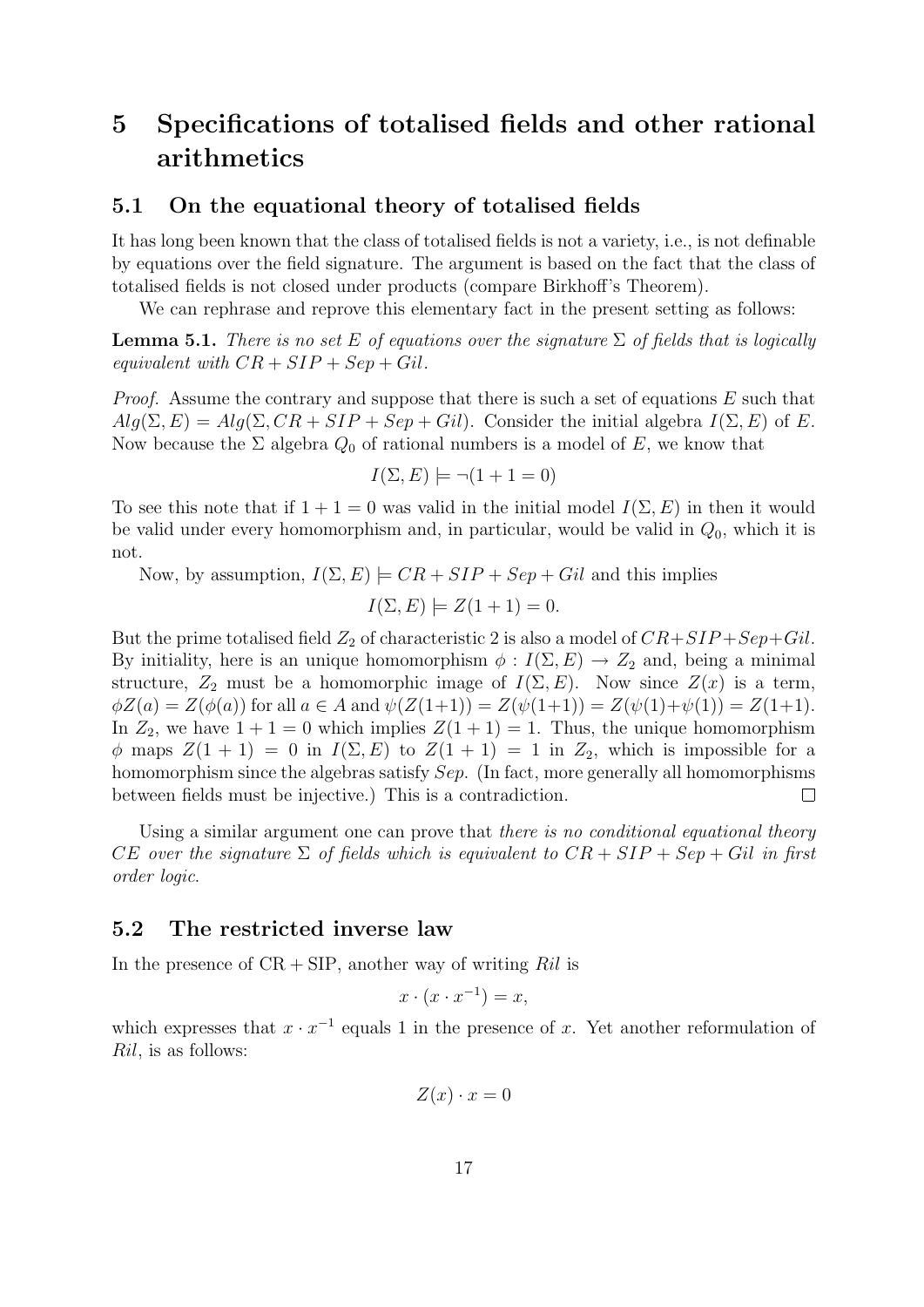We will now use the equational specification  $CR + SIP +Ril$ . If one restricts attention to the closed equations over  $\Sigma$  an interesting positive result is found.

Now Ril is derivable from  $CR + SIP + Sep + Gil$  and for that reason  $CR + SIP + Ril$  is a weaker theory than  $CR+SIP+Sep+Gil$ . Of course the key point is that  $CR+SIP+Ril$ is an equational theory over  $\Sigma$  in which inverses are possible.

 $\Box$ 

To illustrate further the implications of Ril, here is a listing of identities that can easily be proved from  $CR + SIP + Ril$ :

**Lemma 5.2.** The following equations can be proved from  $CR + SIP + Ril$ 

$$
Z(0) = 1 \tag{19}
$$

$$
Z(1) = 0 \tag{20}
$$

$$
Z(x) \cdot Z(x) = Z(x) \tag{21}
$$

$$
(Z(x))^{-1} = Z(x) \tag{22}
$$

$$
(1 - Z(x)) \cdot (1 - Z(x)) = 1 - Z(x) \tag{23}
$$

$$
(1 - Z(x))^{-1} = 1 - Z(x) \tag{24}
$$

Proof. Equation (1) and (2) are obvious in any commutative ring. The other cases are calculations; we do the remaining cases.

Consider 
$$
Z(x) \cdot Z(x) = Z(x)
$$
  
\n
$$
Z(x) \cdot Z(x) = (1 - x \cdot x^{-1}) \cdot (1 - x \cdot x^{-1})
$$
\n
$$
= 1 - x \cdot x^{-1} - x \cdot x^{-1} + (x \cdot x^{-1}) \cdot (x \cdot x^{-1})
$$
\n
$$
= 1 - x \cdot x^{-1} - x \cdot x^{-1} + (x \cdot x^{-1} \cdot x) \cdot x^{-1}
$$
\n
$$
= 1 - x \cdot x^{-1} - x \cdot x^{-1} + x \cdot x^{-1}
$$
\nby Ril  
\n
$$
= 1 - x \cdot x^{-1}
$$
\n
$$
= Z(x)
$$

Consider 
$$
Z(x)^{-1} = Z(x)
$$
  
\n
$$
Z(x)^{-1} = Z(x)^{-1} \cdot (Z(x)^{-1} \cdot Z(x))
$$
\nby Ril  
\n
$$
= (Z(x) \cdot (Z(x))^{-1} \cdot Z(x))
$$
\nby SIP  
\n
$$
= Z(x)^{-1} \cdot Z(x)
$$
\nby above  
\n
$$
= Z(x)^{-1} \cdot Z(x) \cdot Z(x)
$$
\nby above  
\nby above  
\nby above

Consider 
$$
(1 - Z(x)) \cdot (1 - Z(x)) = 1 - Z(x)
$$
  
\n $(1 - Z(x)) \cdot (1 - Z(x)) = 1 - Z(x) - Z(x) + Z(x) \cdot Z(x)$  by expansion  
\n $= 1 - Z(x) - Z(x) + Z(x)$  by above  
\n $= 1 - Z(x)$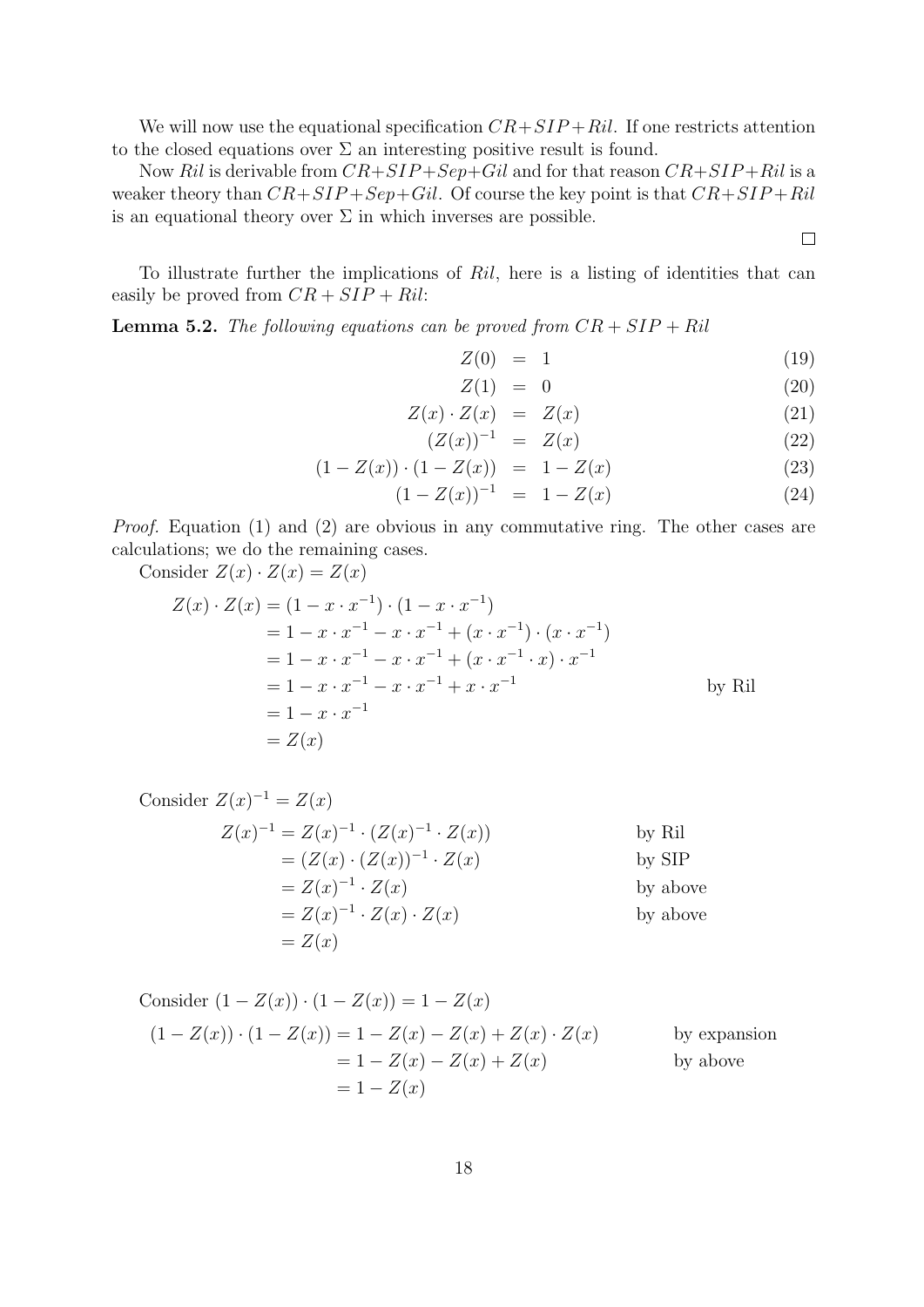Consider  $(1 - Z(x))^{-1} = 1 - Z(x)$  $(1 - Z(x))^{-1} = (1 - (1 - x \cdot x^{-1}))^{-1}$ by expansion  $=(x \cdot x^{-1})^{-1}$  $= x^{-1} \cdot (x^{-1})^{-1}$ by SIP  $= x^{-1}$ by above  $= x \cdot x^{-1}$  $= (1 - (1 - x \cdot x^{-1}))$  $= 1 - Z(x)$ 

**Lemma 5.3.** Let  $p, q$  be different prime numbers. Then

 $CR \cup SIP \cup Ril \vdash Z(p) \cdot Z(q) = 0.$ 

*Proof.* Let  $a, b \in \mathbb{Z}$  such that  $1 = a \cdot p + b \cdot q$ . There are different cases of which we will do one. Assume  $a = n$  and  $b = -m$  for  $n, m \in \mathbb{N}$ . Then  $\underline{1} = \underline{n} \cdot p - \underline{m} \cdot q$ . We calculate:

| $Z(p) = Z(p) \cdot 1$                                                   | by multiplying  |
|-------------------------------------------------------------------------|-----------------|
| $= Z(p) \cdot (p \cdot p - m \cdot q)$                                  | by substituting |
| $= Z(p) \cdot \underline{n} \cdot p - Z(p) \cdot \underline{m} \cdot q$ | by SIP          |
| $Z(p) \cdot p \cdot \underline{n} - Z(p) \cdot q \cdot \underline{m}$   | by above        |
| $= 0 \cdot \underline{n} - Z(p) \cdot q \cdot \underline{m}$            | by Ril          |
| $= Z(p) \cdot q \cdot -m$                                               |                 |

By Lemma 2.3, we have  $Z(p) = Z(p) \cdot q \cdot q^{-1}$ . Thus  $Z(p) \cdot (1 - q \cdot q^{-1}) = 0$  and this is  $Z(p) \cdot Z(q) = 0.$  $\Box$ 

**Lemma 5.4.** For each prime p and closed term  $t \in \Sigma$  there is a unique natural number  $n < p$  such that

$$
CR + SIP + ril \vdash Z(p) \cdot t = Z(p) \cdot \underline{n}.
$$

Proof. This is proved by an induction on the structure of t.

Basis. If  $t \equiv k$  then write  $k = n + p \cdot l$  for natural numbers n and l with  $n < p$ . Now

$$
Z(\underline{p}) \cdot \underline{k} = Z(\underline{p}) \cdot \underline{n + p \cdot l} \qquad \text{by substitution}
$$
  
=  $Z(\underline{p}) \cdot \underline{n} + Z(\underline{p}) \cdot \underline{p} \cdot \underline{l} \qquad \text{by CR}$   
=  $Z(\underline{p}) \cdot \underline{n} \qquad \text{by Ril}$ 

Induction Step. There are four cases corresponding with  $+,-, \cdot$ , and<sup>-1</sup> of which we will do one for illustration.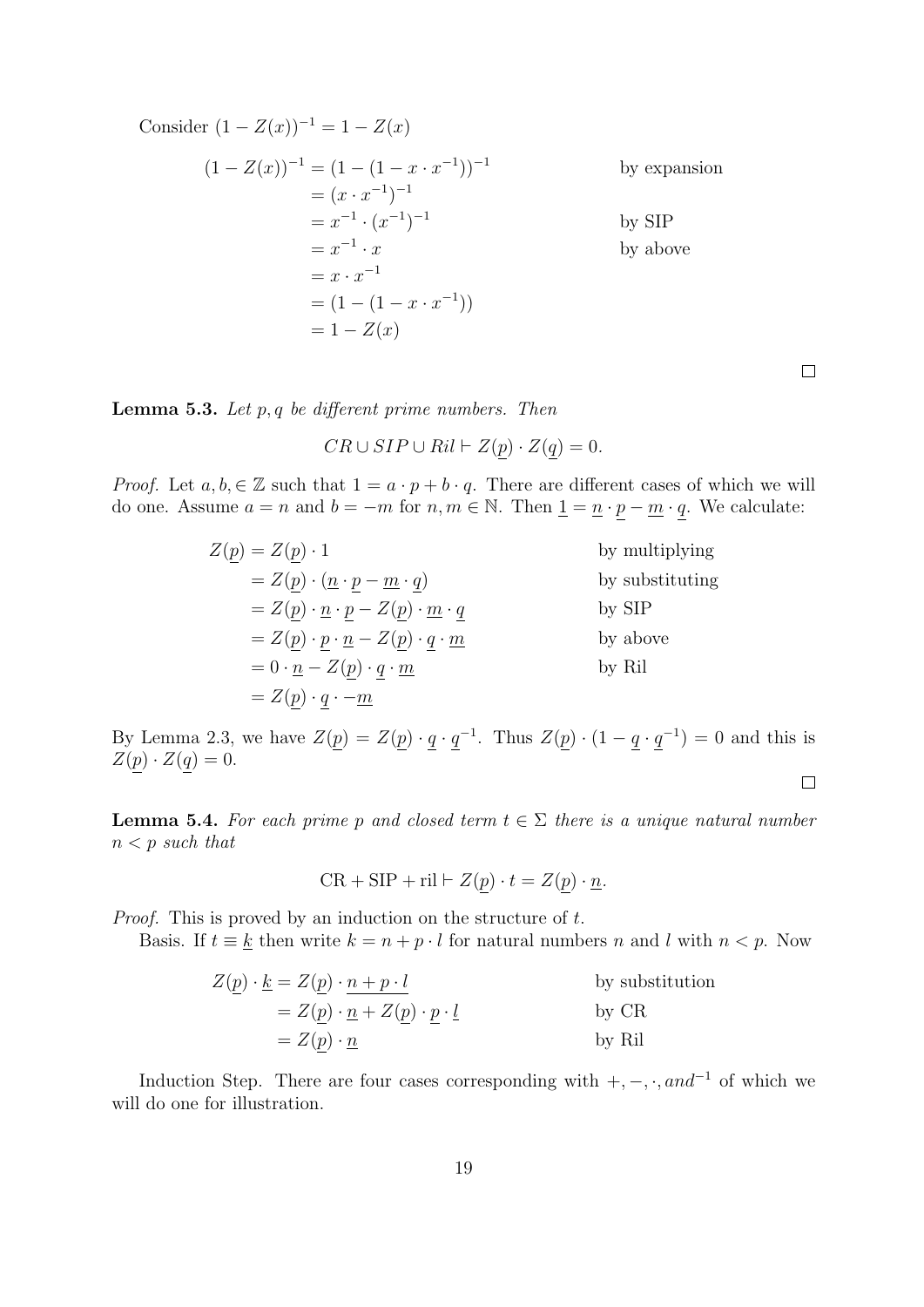Let  $t \equiv r^{-1}$  then we calculate:

$$
Z(\underline{p}) \cdot \underline{t} = Z(\underline{p}) \cdot r^{-1}
$$
 by substitution  
\n
$$
= Z(\underline{p}) \cdot Z(\underline{p}) \cdot r^{-1}
$$
 by 14  
\n
$$
= Z(\underline{p}) \cdot (Z(\underline{p}))^{-1} \cdot r^{-1}
$$
 by 15  
\n
$$
= Z(\underline{p}) \cdot (Z(\underline{p}) \cdot r)^{-1}
$$
 by SIP  
\n
$$
= Z(\underline{p}) \cdot (Z(\underline{p}) \cdot \underline{n})^{-1}
$$
 by induction  
\n
$$
= Z(\underline{p}) \cdot (Z(\underline{p}))^{-1} \cdot \underline{n}^{-1}
$$
 by SIP  
\n
$$
= Z(\underline{p}) \cdot \underline{n}^{-1}
$$
 by substitution Lemma 5.2  
\n
$$
= Z(\underline{p}) \cdot \underline{m}
$$
 with  $m < p$  such that  $m = n^{-1}$  mod  $p$ 

That the number  $\underline{n}$  is unique follows from an inspection of the prime field of characteristic p. In that field  $Z(p)$  equals 1 while different numerals  $n_1$  and  $n_2$  with  $n_1$  and  $n_2$  both below p have different interpretations.

 $\Box$ 

By inspection we can check the following refinement of the statement of the lemma.

**Corollary 5.5.** Let  $val_p^0(t)$  the value of term t in the totalised field  $K_p^0$ . The unique number  $\underline{n}$  is val<sub>p</sub>(t). There fore we have;

$$
CR + SIP + Ril \vdash Z(\underline{p}) \cdot t = Z(\underline{p}) \cdot val_p^0(t).
$$

The following theorem states that the equational subtheory  $T_{field}^0$  can prove all the closed identities that are true in all fields.

**Theorem 5.6.** For any closed terms  $t, t' \in T(\Sigma)$ , we have

$$
T_{field}^{0} \vdash t = t' \ implies \ CR + SIP + Ril \vdash t = t'
$$

Recall that if  $T_{field} \vdash t = t'$  then  $T_{field}^0 \vdash t = t'$ .

Proof. The proof is rather involved with many calculations needed to establish canonical forms. The canonical forms depend on the characteristics of the totalised fields.

Let  $p_n$  represent an enumeration of the primes in increasing order, starting with  $p_0 = 2$ . Then we define the following special terms:

$$
G_1 = 1, G_2 = 1 - Z(p_1), G_{n+1} = G_n \cdot (1 - Z(p_n)).
$$

For each n, the term  $G_n$  equals 0 in any prime field  $K_{p_n}^0$  with characteristic  $p_n$  or less. For all n, the term  $G_n$  equals 1 in any field of characteristic 0, in particular, in the totalised field of rational numbers.

**Lemma 5.7.** For all  $n$ , we have:

(i) 
$$
G_n = 1 - Z(\underline{p_1}) - \ldots - Z(\underline{p_{n-1}}).
$$
  
\n(ii)  $G_n \cdot Z(\underline{p_n}) = Z(\underline{p_n})$   
\n(iii) if  $n \leq m$  then  $\overline{G_m} \cdot G_n = G_m$   
\n(iv) if  $k < p_n$  then  $G_n \cdot \underline{k} \cdot \underline{k}^{-1} = G_n$ .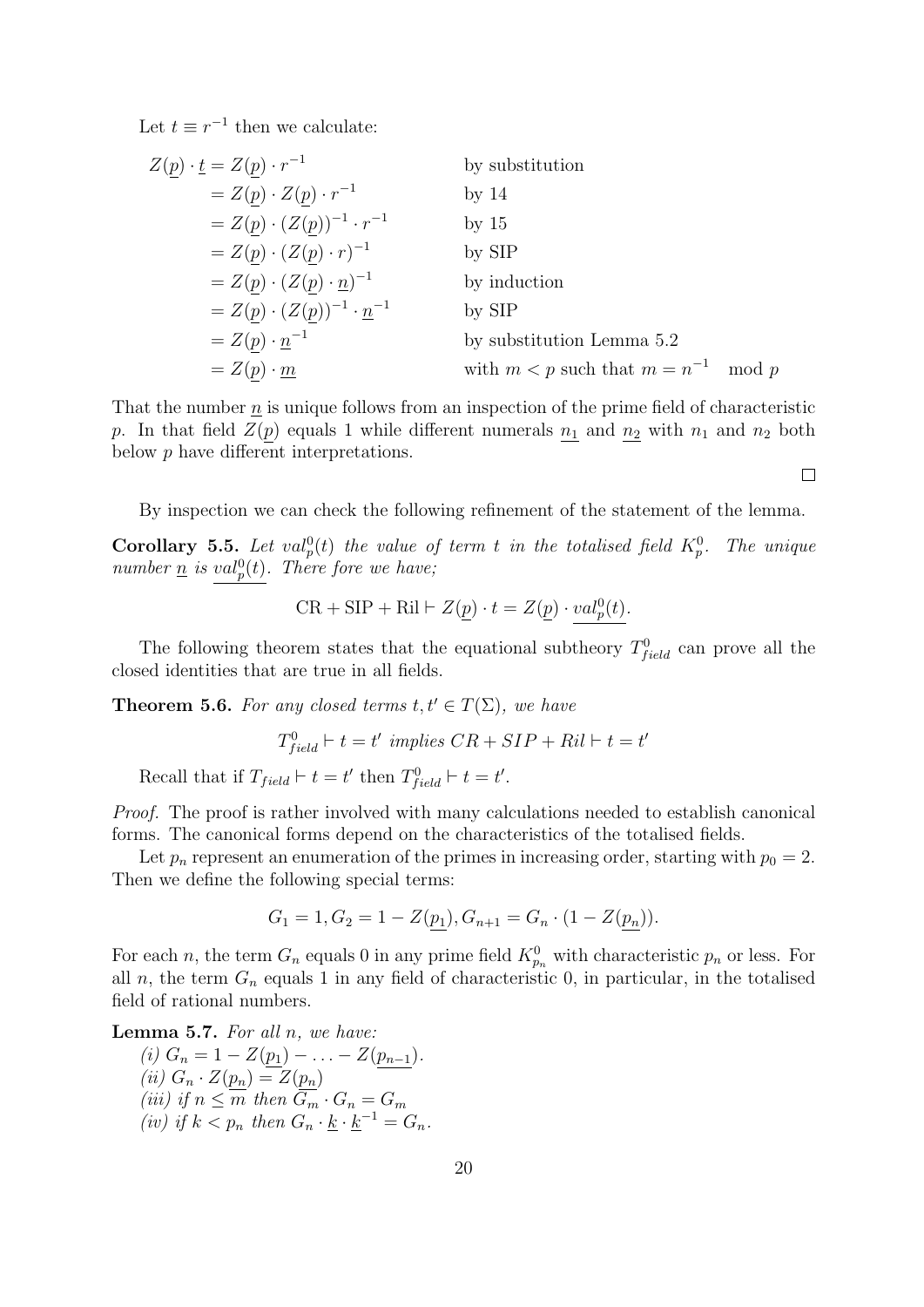Proof.

Using these  $G$  terms the following lemma can be stated:

**Lemma 5.8.** For each closed term t over  $\Sigma$  there is a unique term  $r \in TR$  such that  $CR + SIP + Ril \vdash G_n \cdot t = G_n \cdot r.$ 

Proof. The proof uses induction of the structure of terms. We give the case of addition in the induction step. Let  $t \equiv r + s$  and assume that

 $CR + SIP + Ril \vdash G_n \cdot r = G_n \cdot r'$  and  $CR + SIP + ri \vdash G_m \cdot s = G_m \cdot s'$ 

with  $r', s' \in TR$ . Now there is a case distinction on the possible forms of r' and s'.

Let  $r' \equiv \underline{k} \cdot \underline{l}^{-1}$  and  $s' \equiv \underline{u} \cdot \underline{v}^{-1}$ . Take i larger than m and n such that  $p_i$  exceeds both  $l$  and  $v$ . Now  $CR + SIP +Ril$  proves

$$
G_i \cdot t = G_i \cdot (r+s) = G_i \cdot r + G_i \cdot s
$$
  
\n
$$
= G_i \cdot \underline{k} \cdot \underline{l}^{-1} + G_i \cdot \underline{u} \cdot \underline{v}^{-1}
$$
  
\n
$$
= G_i \cdot \underline{v} \cdot \underline{v}^{-1} \cdot \underline{k} \cdot \underline{l}^{-1} + G_i \cdot \underline{l} \cdot \underline{l}^{-1} \cdot \underline{u} \cdot \underline{v}^{-1}
$$
  
\n
$$
= G_i \cdot (\underline{v} \cdot \underline{k} \cdot \underline{v}^{-1} \cdot \underline{l}^{-1} + \underline{l} \cdot \underline{u} \cdot \underline{l}^{-1} \cdot \underline{v}^{-1})
$$
  
\n
$$
= G_i \cdot (\underline{v} \cdot \underline{k} + \underline{l} \cdot \underline{u}) \cdot (\underline{l} \cdot \underline{v})^{-1}
$$
  
\n
$$
= G_i \cdot \underline{v} \cdot k + l \cdot \underline{u} \cdot (\underline{l} \cdot \underline{v})^{-1}
$$
  
\n
$$
= G_i \cdot \underline{k'} \cdot (\underline{l'})^{-1}.
$$

If k' and l' are not relatively prime they share a prime factor  $q = p_j$ . In particular:  $k' =$  $q \cdot k''$  and  $l' = q \cdot l''$ . Let  $h = \max i, j$  then  $CR + SIP + ril \vdash G_{i'} \cdot t = G_{i'} \cdot \underline{k''} \cdot \underline{l''}$ . By repeating the removal of shared prime factors until no more exist the required representation is obtained. That the representation is unique follows from its interpretation in the prime field of characteristic 0.  $\Box$ 

The following defines the canonical terms:

**Lemma 5.9.** Let  $t \in T(\Sigma)$ . Suppose that

$$
CR + SIP + Ril \vdash G_n \cdot t = G_n \cdot \underline{val}_0^0(t)
$$

Then for all  $m > n$ ,

$$
CR + SIP + Ril \vdash t = \sum_{i=1}^{m-1} Z(\underline{p_i}) \cdot \underline{val}_{p_i}^0(t) + G_m \cdot \underline{val}_0^0(t)
$$

Proof. We begin with a lemma.

Lemma 5.10. For each  $n \in \mathbb{N}$ ,

$$
CR+SIP+Ril\vdash G_n\cdot t=Z(\underline{p_n})\cdot val_{p_n}^0(t)+G_{n+1}\cdot t
$$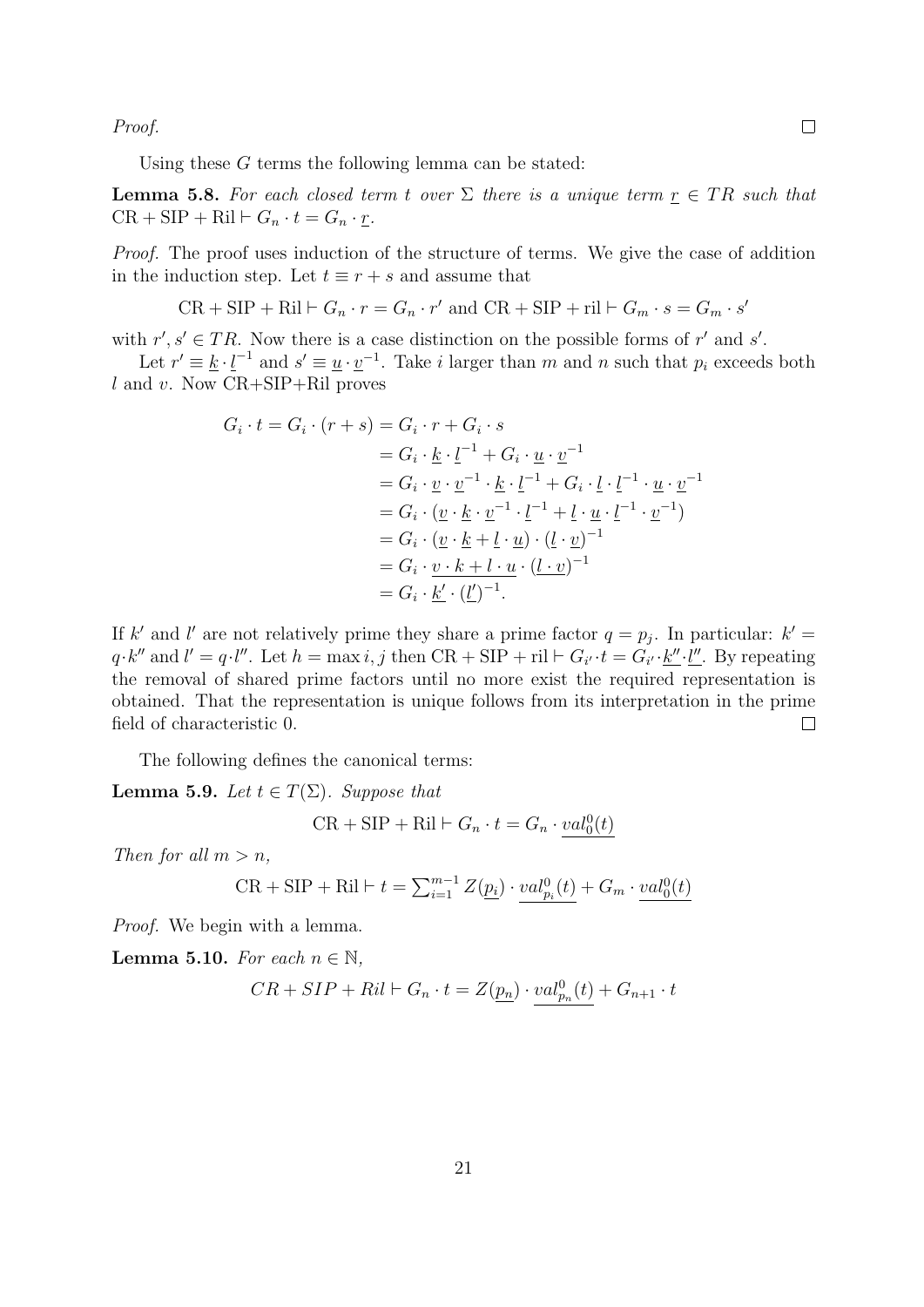Proof. This is a a calculation:

$$
G_n \cdot t = (Z(\underline{p_n}) + (1 - Z(\underline{p_n}))) \cdot G_n \cdot t \qquad \text{by CR}
$$
  
\n
$$
= Z(\underline{p_n}) \cdot G_n \cdot t + (1 - Z(\underline{p_n})) \cdot G_n \cdot t \qquad \text{by CR}
$$
  
\n
$$
= Z(\underline{p_n}) \cdot G_n \cdot t + G_{n+1} \cdot t \qquad \text{by definition}
$$
  
\n
$$
= G_n \cdot Z(\underline{p_n}) \cdot t + G_{n+1} \cdot t \qquad \text{by CR}
$$
  
\n
$$
= G_n \cdot Z(\underline{p_n}) \cdot \frac{val_{p_n}^0(t)}{t} + G_{n+1} \cdot t \qquad \text{by Corollary 5.5}
$$
  
\n
$$
= Z(\underline{p_n}) \cdot \frac{val_{p_n}^0(t)}{t} + G_{n+1} \cdot t \qquad \text{by Lemma 5.7}
$$

 $\Box$ 

Now we choose  $k \in \mathbb{N}$  such that  $CR + SIP + Ril \vdash G_k \cdot t = G_k \cdot \underline{r}$  for some  $\underline{r} \in TR$ . Then we may expand the fomula as follows:

$$
t = G_1 \cdot t
$$
 because  $G_1 = 1$  and CR  
\n
$$
= Z(\underline{p_1}) \cdot \underline{val}_{p_1}^0(t) + G_2 \cdot t
$$
 by Lemma 5.10  
\n
$$
= Z(\underline{p_1}) \cdot \underline{val}_{p_1}^0(t) + Z(\underline{p_2}) \cdot \underline{val}_{p_2}^0(t) + G_3 \cdot t
$$
 by Lemma 5.10  
\n
$$
= Z(\underline{p_1}) \cdot \underline{val}_{p_1}^0(t) + \ldots + Z(\underline{p_{k-1}}) \cdot \underline{val}_{p_{k-1}}^0(t) + G_k \cdot t
$$
 by repeated use of Lemma 5.10  
\n
$$
= Z(\underline{p_1}) \cdot \underline{val}_{p_1}^0(t) + \ldots + Z(\underline{p_{k-1}}) \cdot \underline{val}_{p_{k-1}}^0(t) + G_k \cdot \underline{r}
$$
 by choice of  $k$ 

This completes the proof of the Lemma 5.9

Finally, we can complete the proof of Theorem 5.6. Assume that

$$
T_{field}^0 \vdash t = s
$$

for any closed terms  $t, s \in T(\Sigma)$ . We choose  $n, m$  such that

$$
CR + SIP + Ril \vdash G_n \cdot t = G_n \cdot \frac{val_0^0(t)}{CR + SIP + Ril \vdash G_m \cdot s = G_m \cdot \frac{val_0^0(s)}{val_0^0(s)}
$$

Take  $k = max(n, m)$ . Then by Canonical Term Lemma 5.9,

$$
CR + SIP + Ril \vdash t = \sum_{i=1}^{k} Z(\underline{p_i}) \cdot \underline{val}_{p_i}^0(t) + G_k \cdot \underline{val}_0^0(t)
$$
  

$$
CR + SIP + Ril \vdash s = \sum_{i=1}^{k} Z(\underline{p_i}) \cdot \overline{val}_{p_i}^0(s) + G_k \cdot \underline{val}_0^0(s)
$$

Since  $T_{field}^0 \vdash t = s$ , the values of these closed terms in all prime fields are identical, i.e., for all  $p_i$ ,  $val_{p_i}^0(t) = val_{p_i}^0(s)$  and  $val_0^0(t) = val_0^0(s)$ . Thus, the expansions on the RHS are identical and so we have

$$
CR + SIP + Ril \vdash t = s
$$

 $\Box$ 

The initial algebra of CR is the integers. However, we note that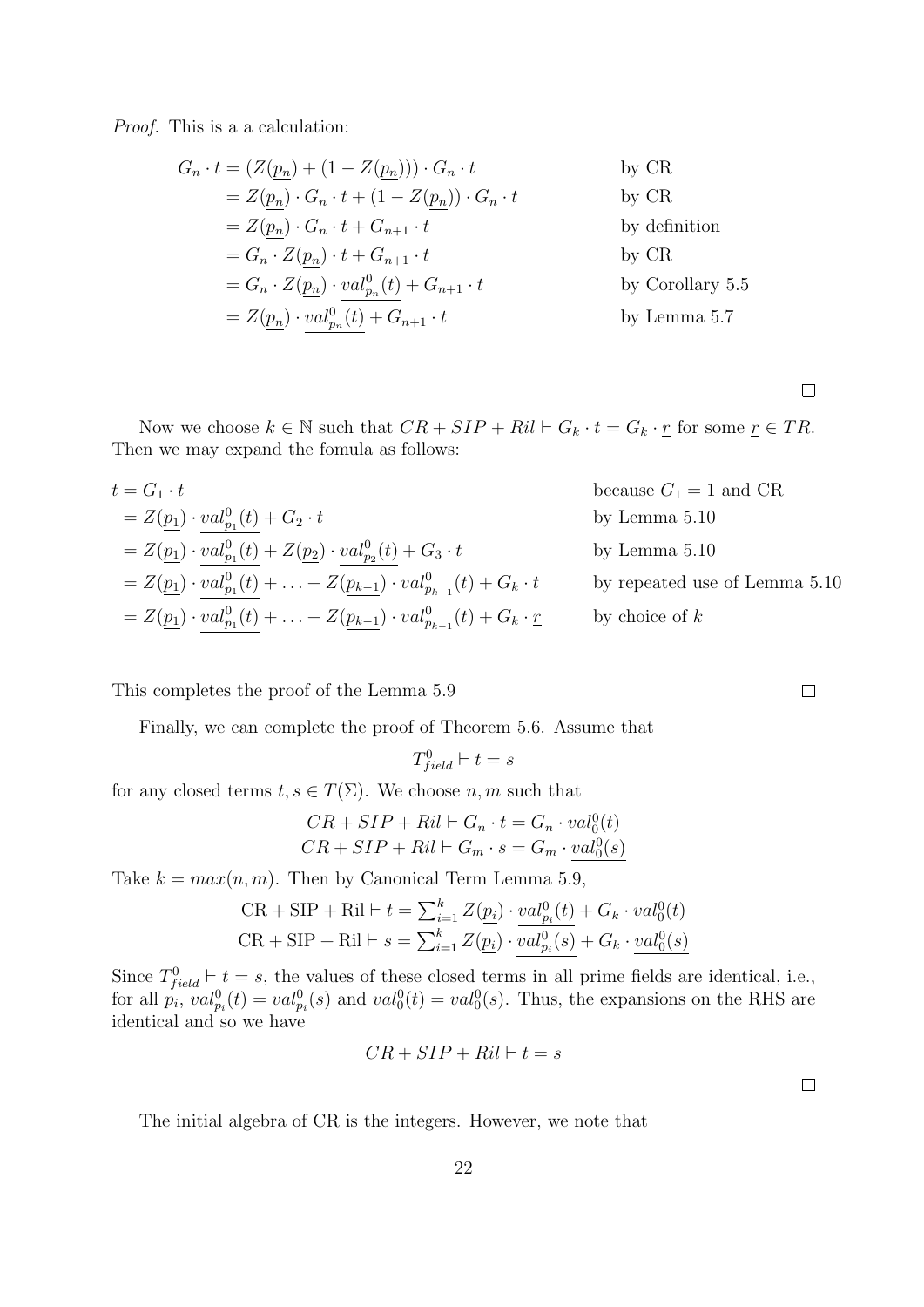**Lemma 5.11.** The initial algebra of  $CR + SIP + Ril$  is a computable algebra but it is not an integral domain.

Proof. It is easy to check that this completeness proof for closed term equations also provides the decidability of their derivability. Let  $x = Z(2)$  and let  $y = 1 - Z(2)$ . The both are not equal to 0 because  $x \neq 0$  in the rational numbers and  $y \neq 0$  in the prime field with characteristic 0. But  $CR + SIP + ril \vdash Z(2) \cdot (1 - Z(2)) = Z(2) - Z(2) \cdot Z(2) =$  $Z(2) - Z(2) = 0.$  $\Box$ 

It may be useful to have a name for models of  $CR + SIP + Ril$  as these algebras have nice properties, in spite of not being fields nor even integral domains. We have the following proposal:

**Definition 5.12.** A model of  $CR + SIP + Ril$  is called a meadow.

All fields are clearly meadows but not conversely (as the initial algebra is not a field). In fact, the theorem proves a normal form theorem for meadows.

# 6 Concluding remarks

#### 6.1 Problems

The rational numbers are not well understood computationally or logically, even in the case of equational logic, possibly the simplest logic. We failed to obtain answers to the following problems:

**Problem 6.1.** Does the totalised field  $Q_0$  of rational numbers have a decidable equational theory?

In connection with algebraic specifications, the following is related to Problem 6.1. In fact its positive solution would, by general specification theory, solve Problem 6.1.

**Problem 6.2.** Does the totalised field  $Q_0$  have a finite basis, i.e., an  $\omega$ -complete equational initial algebra specification?

The following problem is quite basic:

**Problem 6.3.** Is there a finite equational specification of the totalised field  $Q_0$ , without hidden functions, which constitutes a complete term rewriting system?

We know from our [5] that there exists such a specification with hidden functions.

The following obvious problems remain unsettled at this stage to the best of our knowledge.

Equations over  $Q_0$  are called *diophantine equations*, just as the equations over the integers to which they are intimately connected. We do not know the answer to this question:

**Problem 6.4.** Does the totalised field  $Q_0$  of rational numbers have a decidable diophantine theory, i.e., can one decide whether or not  $\exists x_1, ..., x_n [t_1(x_1, ..., x_n) = t_2(x_1, ..., x_n)]$ ?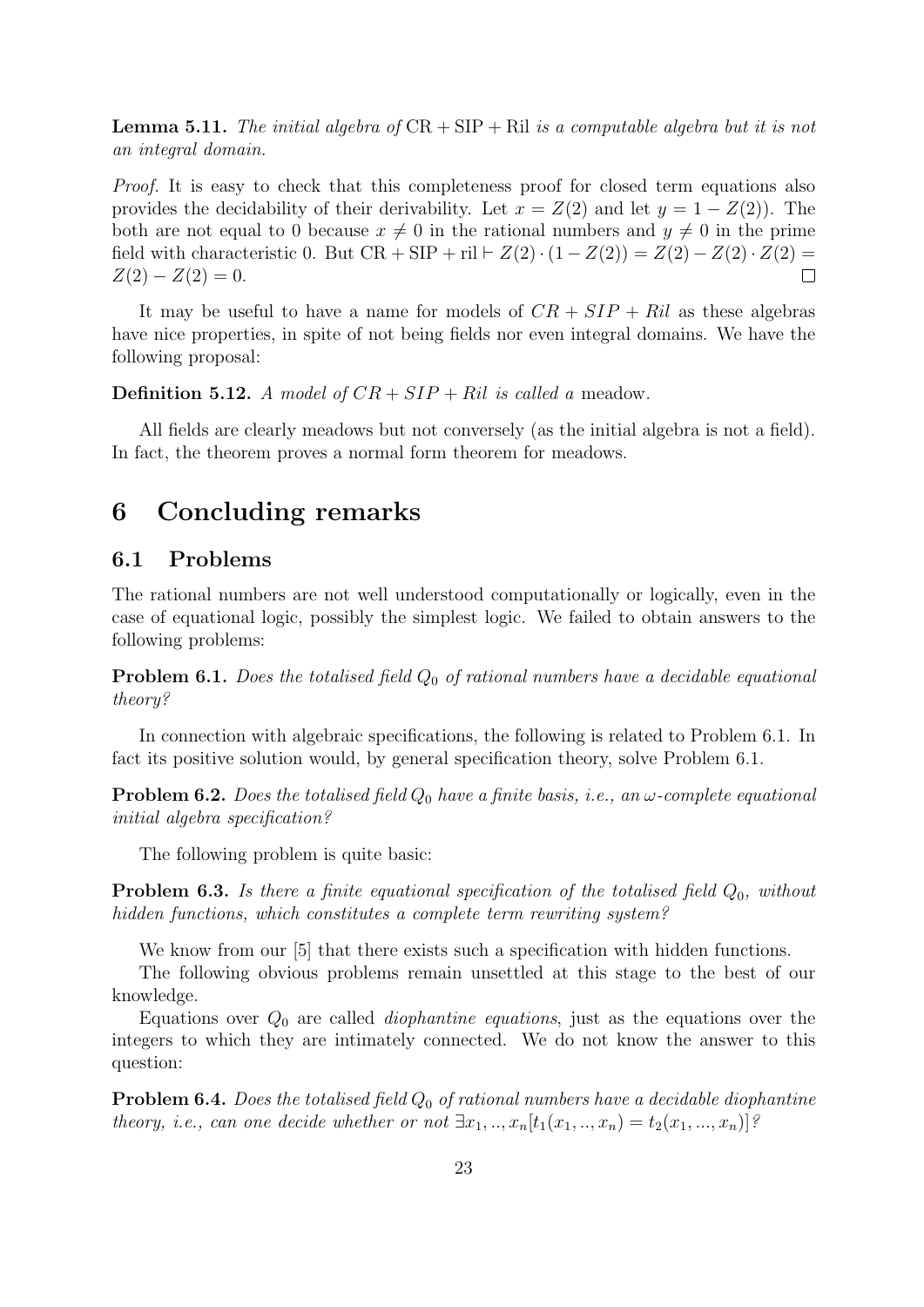If the diophantine theory of the totalised field of rationals is decidable (Problem 6.4) then the diophantine theory of the ring of rationals is also decidable (as it is the syntactic subtheory *without* division), and this latter question is a long standing open problem. Perhaps it is easier to show that Problem 6.4 is undecidable.

Further problems are these.

**Problem 6.5.** Is the set of equational consequences of  $CR + SIP + Sep + Gil$  decidable?

**Problem 6.6.** Is the set of equational consequences of  $CR + SIP + Sep + Gil$  derivable from a finite subset (i.e. is it finitely based)? In particular,  $CR + SIP + Ril$  might be a complete subset (which we have not been able to refute).

Questions proliferate as one reflects on the number of algebras based on rational numbers.

**Problem 6.7.** Is there a finite equational specification of the algebra  $Q_0(i)$  of complex rational numbers, without hidden functions?

It is in fact possible to provide an initial algebra specification using the complex conjugate cc as an auxiliary function: one adds to  $CR + SIP$ :

equations CompRat

$$
cc(1) = 1 \tag{25}
$$

$$
cc(i) = -i \tag{26}
$$

$$
cc(x+y) = cc(x) + cc(y)
$$
\n
$$
(27)
$$

$$
cc(x \cdot y) = cc(x) \cdot cc(y) \tag{28}
$$

$$
cc(-x) = -cc(x) \tag{29}
$$

$$
cc(x^{-1}) = (cc(x))^{-1}
$$
\n(30)

$$
0 = Z(1 + x \cdot cc(x) + y \cdot cc(y) + z \cdot cc(z) + u \cdot cc(u)) \tag{31}
$$

end

In the matter of term rewriting, we do not know the answer to this question.

**Problem 6.8.** Is there a finite equational specification of the algebra  $Q_0(i, cc)$ , (without further hidden functions), which constitutes a complete term rewriting system?

### 6.2 Related and future work

It seems to us that an important task for the theory of algebraic specifications - and for formal methods in general - is this:

Problem 6.9. To create a comprehensive theory of computing, specifying and reasoning with systems based on continuous data. Ideally the theory should integrate discrete and continuous data.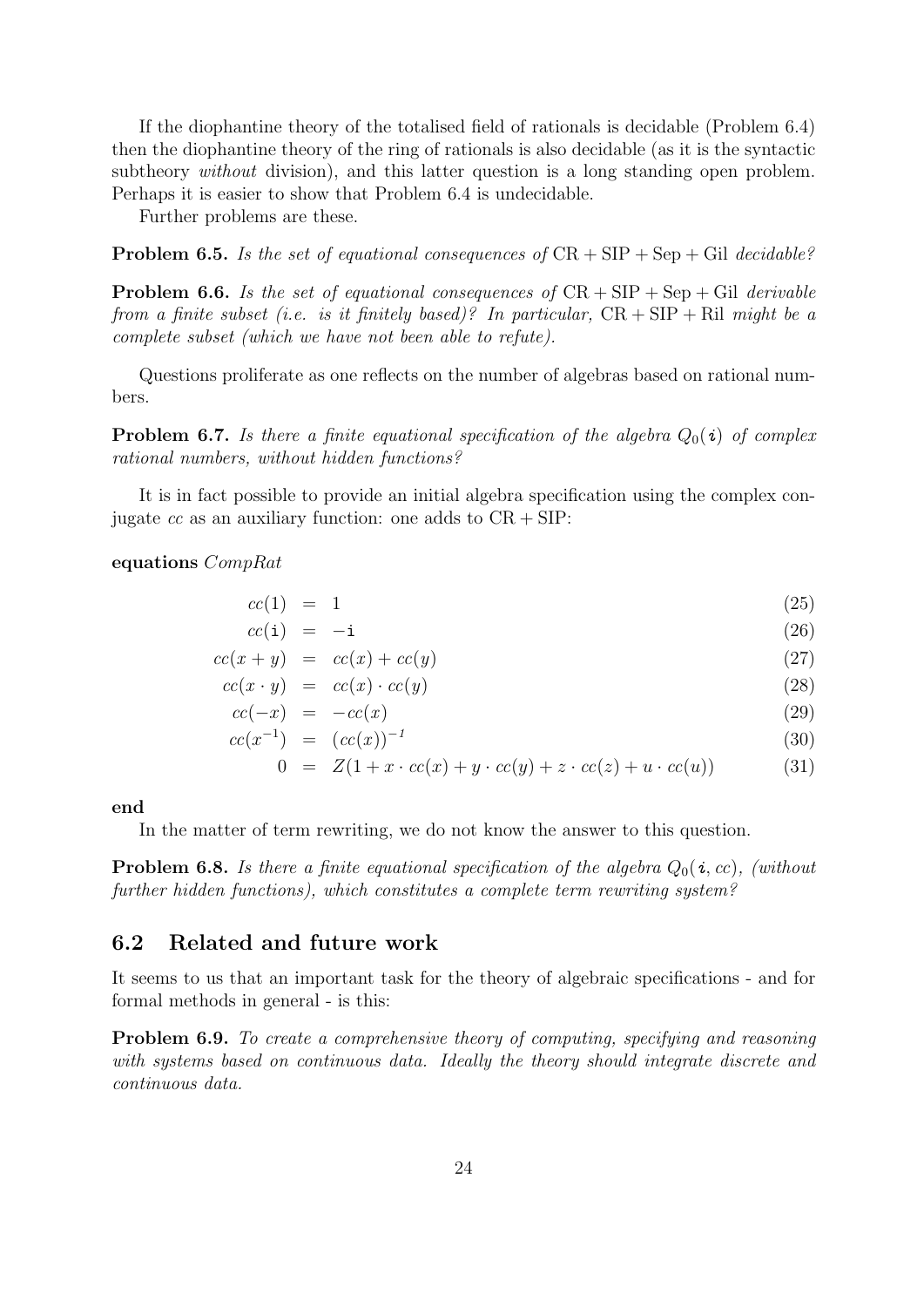At present this is a huge and complicated task as computation, specification and verification on continuous data are all active research areas. In fact, the task is a challenge in the special case of real numbers. The existing algebraic specification literature on the reals is limited. One of the earliest attempts at an axiomatic specification of any data type was the study of computer reals in van Wijngaarden [29]. In Roggenbach, Schroder and Mossakowski [18] there is an axiomatisation designed for the algebraic specification language CASL. In [25] there is a specification using infinite terms.

There is some progress on the question: Can all computable functions on continuous data be algebraically specified? In Tucker and Zucker [27], it is shown that a computably approximable function on a complete metric algebra can be specified by a form of conditional equations. In fact it is shown there is one universal set of equations that can specify all computably approximable functions. (See [26] for the compact case and [27] for the general case). There are many notions of computable function on the real numbers: see [24].

Obviously, technically, the specification theory of rational arithmetics is basic subject for these tasks. If the rational numbers are the data type for measuring in units and subunits then the real numbers can be seen as the data type for the processes of measuring to arbitrary accuracy, the processes being modelled by Cauchy sequences.

Our specification  $CR \cup SIP$  draws attention to division by zero. Division by zero has been studied by Setzer [19] in which he proposed the concept of wheels, a sophisticated modification of integral domains with infinite, undefined and division by zero  $0^{-1} = \infty$ .

For algebraic specification there is a great interest in limited types of first order formulae that are "close" to equations. Of course, conditional equations are an important example since they have initial models; another example of formulae are *multi-equations* studied by Adamek et. al. [1].

The problem is connected to many others (e.g., the algebraic approach to numerical software for scientific simulation in Haveraaen [10, 11]) or algebras for 3D and 4D volume graphics in Chen and Tucker [7]. In fact, it is a common view that the problem of integrating discrete and continuous computation is a barrier to progress in computer science and its application.

# References

- [1] J. Adamek, M. Hebert and J. Rosicky On abstract data types presented by multiequations Theoretical Computer Science 275 (2002) 427 - 462
- [2] J A Bergstra and J V Tucker, The completeness of the algebraic specification methods for data types, Information and Control, 54 (1982) 186-200
- [3] J A Bergstra and J V Tucker, Initial and final algebra semantics for data type specifications: two characterisation theorems, *SIAM Journal on Computing*, 12 (1983) 366-387.
- [4] J A Bergstra and J V Tucker, Algebraic specifications of computable and semicomputable data types, Theoretical Computer Science, 50 (1987) 137-181.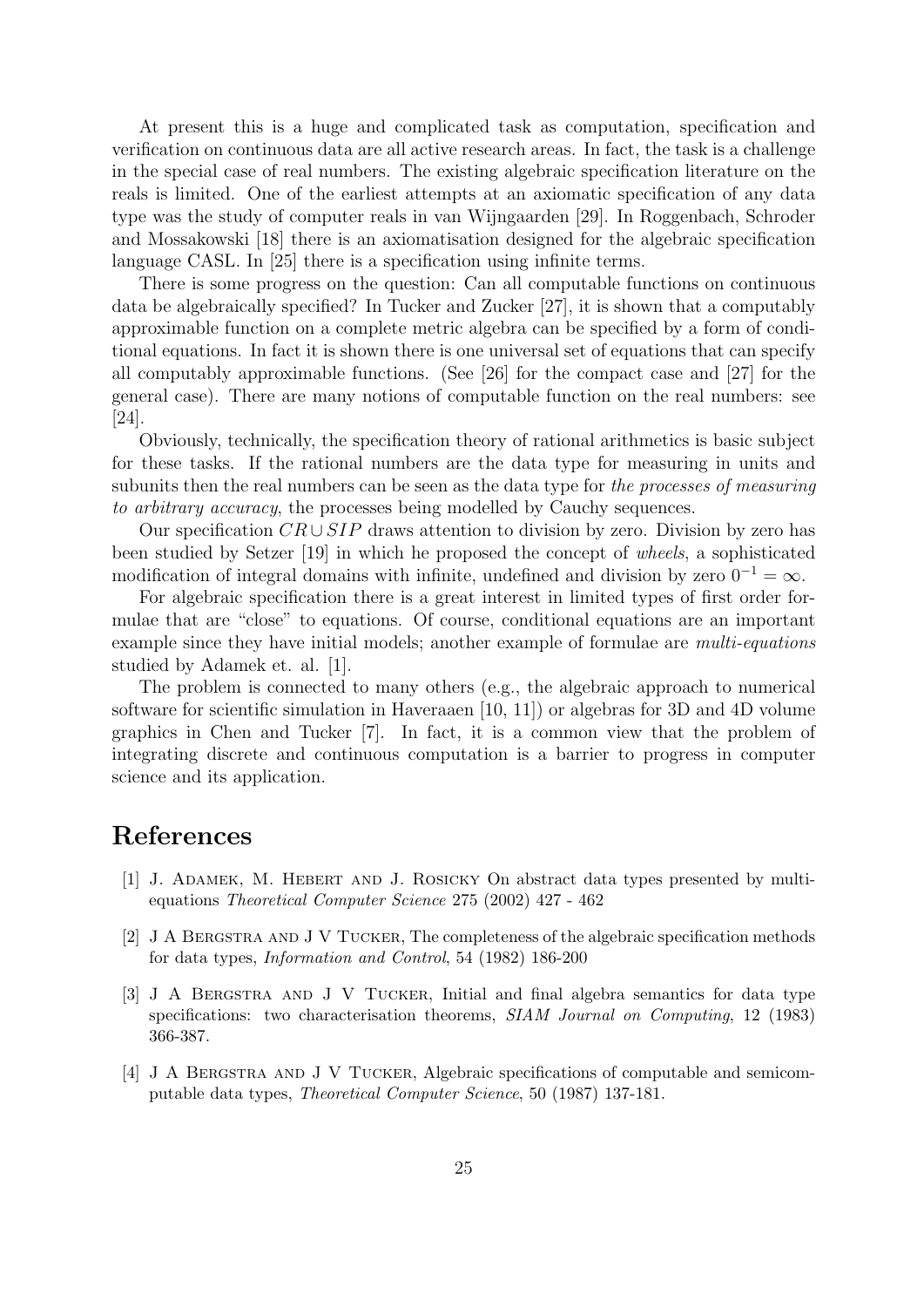- [5] J A Bergstra and J V Tucker, Equational specifications, complete term rewriting systems, and computable and semicomputable algebras, Journal of ACM, 42 (1995) 1194- 1230.
- [6] N Calkin and H S Wilf, Recounting the rationals, American Mathematical Monthly, 107 (2000) 360-363.
- [7] M Chen and J V Tucker, Constructive volume geometry, Computer Graphics Forum, 19 (2000) 281-293.
- [8] E Contejean, C Marche and L Rabehasaina, Rewrite systems for natural, integral, and rational arithmetic, in Rewriting Techniques and Applications 1997, Springer Lecture Notes in Computer Science 1232, 98-112, Springer, Berlin,1997.
- [9] J A Goguen, J W Thatcher and E G Wagner, An initial algebra approach to the specification, correctness and implementation of abstract data types, in R.T Yeh (ed.) Current trends in programming methodology. IV. Data structuring, Prentice-Hall, Engelwood Cliffs, New Jersey, l978, pp 80-149.
- [10] M Haveraaen, Case study on algebraic software methodologies for scientific computing, Scientific Programming 8 (2000) 261-273.
- [11] M Haveraaen, H A Friis and H Munthe-Kaas, Computable scalar fields: A basis for PDE software, Journal of Logic and Algebraic Programming, 65 (2005) 36-49.
- [12] W HODGES, *Model Theory*, Cambridge University Press, Cambridge, 1993.
- [13] K Meinke and J V Tucker, Universal algebra, in S. Abramsky, D. Gabbay and T Maibaum (eds.) Handbook of Logic in Computer Science. Volume I: Mathematical Structures, Oxford University Press, 1992, pp.189-411.
- [14] J Meseguer and J A Goguen, Initiality, induction and computability, in M Nivat and J Reynolds (eds.), Algebraic methods in semantics, Cambridge University Press, Cambridge, 1985, pp.459-541.
- [15] J Meseguer, L Moss, and J A Goguen, Final algebras, cosemicomputable algebras, and degrees of unsolvability, Theoretical Computer Science 100 (1992) 267-302.
- [16] J W Klop, Term rewriting systems, in S. Abramsky, D. Gabbay and T Maibaum (eds.) Handbook of Logic in Computer Science. Volume 2: Mathematical Structures, Oxford University Press, 1992, pp.1-116.
- [17] L Moss, Simple equational specifications of rational arithmetic, Discrete Mathematics and Theoretical Computer Science, 4 (2001) 291-300.
- [18] M Roggenbach, L Schroder and T Mossakowski, Specifying Real Numbers in CASL, in D Bert, C Choppy, P D Mosses (eds.) Recent Trends in Algebraic Development Techniques: 14th International Workshop, WADT '99, Chateau de Bonas, September 15-18, 1999 Selected Papers, Springer Lecture Notes in Computer Science 1827, 146-161, Springer, Berlin, 2004.